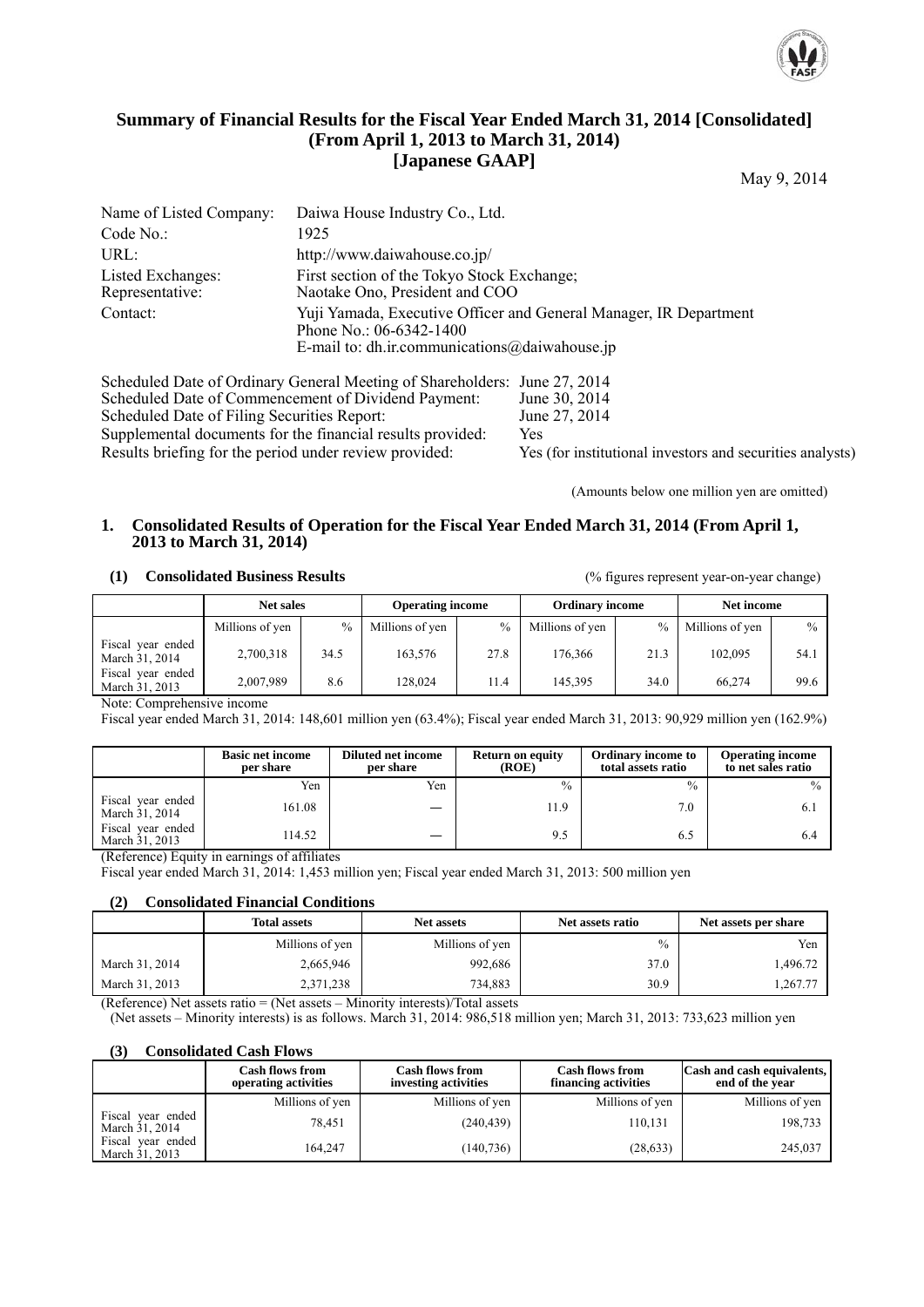# **2. Dividends**

|                                                     |                                |                                       | Dividend per share                   | Total                          | <b>Dividend</b> | Dividends to          |                                |                                    |
|-----------------------------------------------------|--------------------------------|---------------------------------------|--------------------------------------|--------------------------------|-----------------|-----------------------|--------------------------------|------------------------------------|
|                                                     | End of<br>quarter<br>(June 30) | End of<br>$2nd$ quarter<br>(Sept. 30) | End of<br>$3rd$ quarter<br>(Dec. 31) | Fiscal<br>vear-end<br>March 31 | Annual          | dividends<br>(annual) | payout ratio<br>(consolidated) | net assets ratio<br>(consolidated) |
|                                                     | Yen                            | Yen                                   | Yen                                  | Yen                            | Yen             | Millions of yen       | $\%$                           | $\frac{0}{0}$                      |
| Fiscal<br>year ended<br>March 31, 2013              | __                             | 0.00                                  |                                      | 35.00                          | 35.00           | 20,253                | 30.6                           | 2.9                                |
| Fiscal<br>year ended<br>March 31, 2014              |                                | 20.00                                 |                                      | 30.00                          | 50.00           | 32,956                | 31.0                           | 3.6                                |
| Fiscal year ending<br>March 31, 2015<br>(forecasts) |                                | 25.00                                 | __                                   | 25.00                          | 50.00           |                       | 31.4                           |                                    |

# **3. Consolidated Business Forecasts for the Fiscal Year Ending March 31, 2015 (From April 1, 2014 to March 31, 2015)**

(% figures represent year-on-year change)

|                    | <b>Net sales</b> |               | <b>Operating income</b> |     | <b>Ordinary income</b> |       | Net income        |               | <b>Basic net</b><br>income per<br>share |
|--------------------|------------------|---------------|-------------------------|-----|------------------------|-------|-------------------|---------------|-----------------------------------------|
|                    | Millions of yen  | $\frac{0}{0}$ | Millions of yen         |     | % Millions of yen      |       | % Millions of yen | $\frac{0}{0}$ | Yen I                                   |
| Fiscal year ending |                  |               |                         |     |                        |       |                   |               |                                         |
| March 31, 2015     | 2.800,000        | 3.7           | 70.000                  | 3.9 | 169,000                | (4.2) | 105,000           | 2.8           | 159.30                                  |

**Notes:** 

- **(1) Changes in Significant Subsidiaries during the Fiscal Year (Changes in specified subsidiaries associated with changes in the scope of consolidation): None**
- **(2) Changes of Accounting Policies Applied, Changes in Accounting Estimates and Retrospective Restatement** 
	- **1) Changes of accounting policies applied due to amendment of accounting standards: Yes**
	- **2) Changes of accounting policies due to reasons other than 1): None**
	- **3) Changes in accounting estimates: None**
	- **4) Retrospective restatement: None**
- **(3) Number of Issued and Outstanding Shares (Common Stock)**
- **1) Number of shares at the end of the period (including treasury stock)**

|                                                      | As of March 31, 2014                |                    | 660,421,851 shares   As of March 31, 2013 | 599,921,851 shares |  |  |  |  |  |
|------------------------------------------------------|-------------------------------------|--------------------|-------------------------------------------|--------------------|--|--|--|--|--|
| 2) Number of treasury stock at the end of the period |                                     |                    |                                           |                    |  |  |  |  |  |
|                                                      | As of March 31, 2014                |                    | 1,300,280 shares   As of March 31, 2013   | 21,248,944 shares  |  |  |  |  |  |
| 3) Average number of shares during the period        |                                     |                    |                                           |                    |  |  |  |  |  |
|                                                      | Fiscal year ended March<br>31, 2014 | 633,810,272 shares | Fiscal year ended March<br>31, 2013       | 578,694,864 shares |  |  |  |  |  |

Note: For the number of shares used as the basis of calculating basic net income per share (consolidated), please refer to "(5) Notes to Consolidated Financial Statements (Per Share Information)" in "3. Consolidated Financial Statements" of "the Attached Material" on page 29.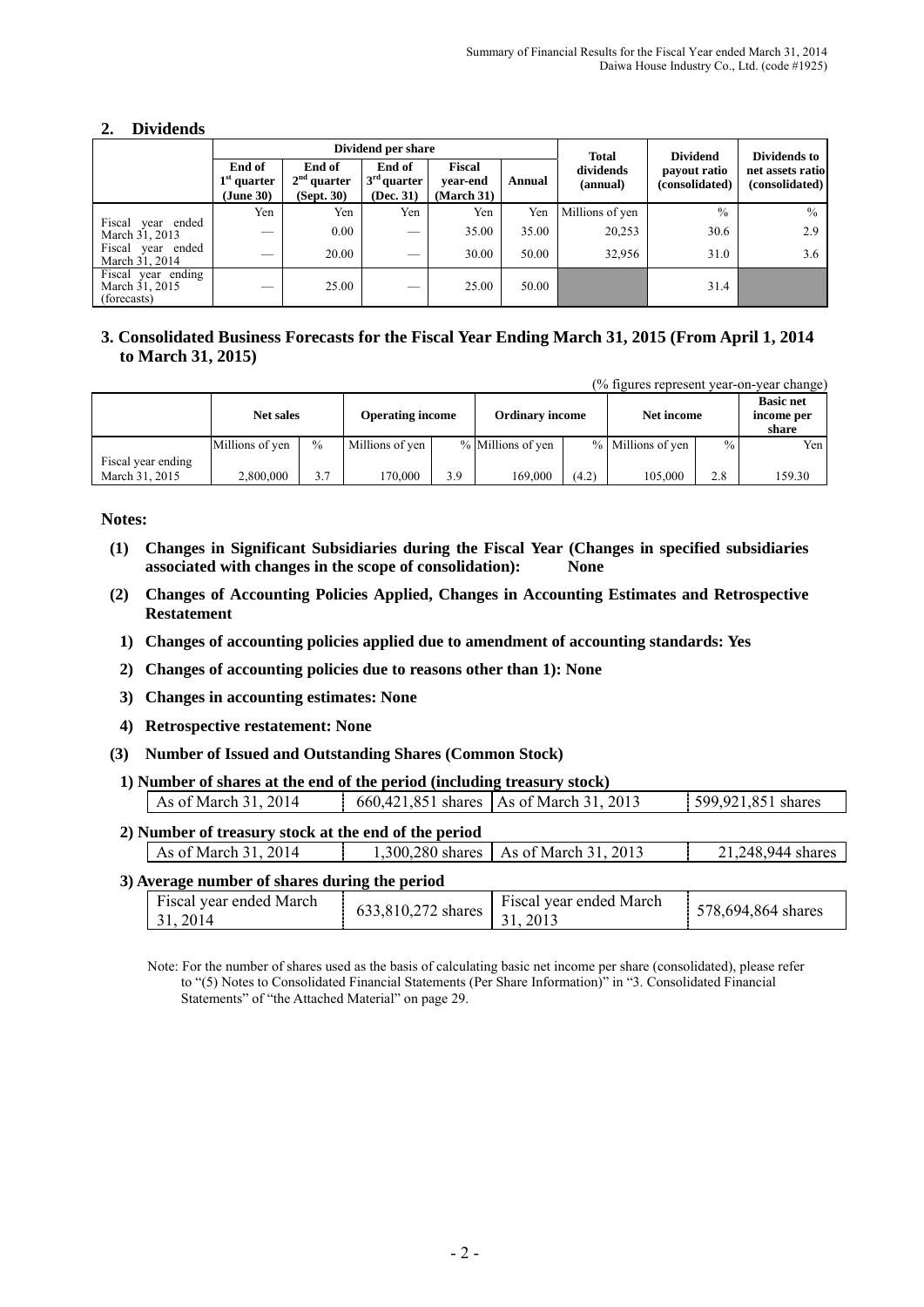(% figures represent year-on-year changes)

### **(Reference) Summary of Non-Consolidated Results of Operation**

**Non-Consolidated Results of Operation for the Fiscal Year Ended March 31, 2014 (From April 1, 2013 to March 31, 2014)** 

#### **(1) Non-Consolidated Business Results**

|                                           |                  |               |                         |      |                        |      | $\sqrt{2}$ in $\sqrt{2}$ is represent year-on-year changes) |       |
|-------------------------------------------|------------------|---------------|-------------------------|------|------------------------|------|-------------------------------------------------------------|-------|
|                                           | <b>Net sales</b> |               | <b>Operating income</b> |      | <b>Ordinary income</b> |      | Net income                                                  |       |
|                                           | Millions of yen  | $\frac{0}{0}$ | Millions of yen         | $\%$ | Millions of yen        | $\%$ | Millions of yen                                             | $\%$  |
| Fiscal<br>ended<br>vear<br>March 31, 2014 | .429,886         | l 5.4         | 104.030                 | 29.6 | 126.306                | 22.7 | 80,881                                                      | 65.2  |
| Fiscal<br>ended<br>vear<br>March 31, 2013 | .238,811         | 10.9          | 80.273                  | 23.8 | 102.921                | 58.1 | 48.951                                                      | 170.8 |

|                                     | <b>Basic net income</b><br>per share | <b>Diluted net income</b><br>per share |
|-------------------------------------|--------------------------------------|----------------------------------------|
|                                     | Yen                                  | Yen                                    |
| Fiscal year ended<br>March 31, 2014 | 127.61                               |                                        |
| Fiscal year ended<br>March 31, 2013 | 84.59                                |                                        |

#### **(2) Non-Consolidated Financial Conditions**

|                | <b>Total assets</b> | <b>Net assets</b> | Net assets ratio | Net assets per share |  |
|----------------|---------------------|-------------------|------------------|----------------------|--|
|                | Millions of yen     | Millions of yen   | $\frac{0}{0}$    | Yen                  |  |
| March 31, 2014 | 1,798,797           | 820,683           | 45.6             | .245.06              |  |
| March 31, 2013 | 1,634,124           | 609,016           | 37.3             | .052.44              |  |

(Reference) Net assets: March 31, 2014: 820,644 million yen; March 31, 2013: 609,016 million yen

#### **\* Status of auditing procedures**

As of the time when the financial results for the period under review are disclosed, the Group had not completed auditing procedures for the consolidated financial statements as laid down by the Financial Instruments and Exchange Law.

#### **\* Remarks on appropriate use of forecasted results of operation and other special matters (Notes regarding forward-looking statements)**

Consolidated business forecasts are based on assumptions in light of the information available as of the date of announcement of this material and the factors of uncertainty that may possibly impact the future results of operation. These statements do not mean that the Company pledges to realize such statements. Actual results may differ significantly from those presented herein as a consequence of numerous factors such as financial markets, economic conditions, competitor situations and fluctuations in land prices.

Please refer to the section of "(1) Analysis on Business Results" in "1. Analysis on Business Results and Financial Conditions" of "the Attached Material" on page 7 for the suppositions that form the assumptions for business forecasts.

#### **(Obtaining supplementary explanatory materials)**

The Company plans to hold a briefing for institutional investors and securities analysts on May 9, 2014. Relevant financial statements to be handed out at the briefing will be posted on the Company's official website at the same time.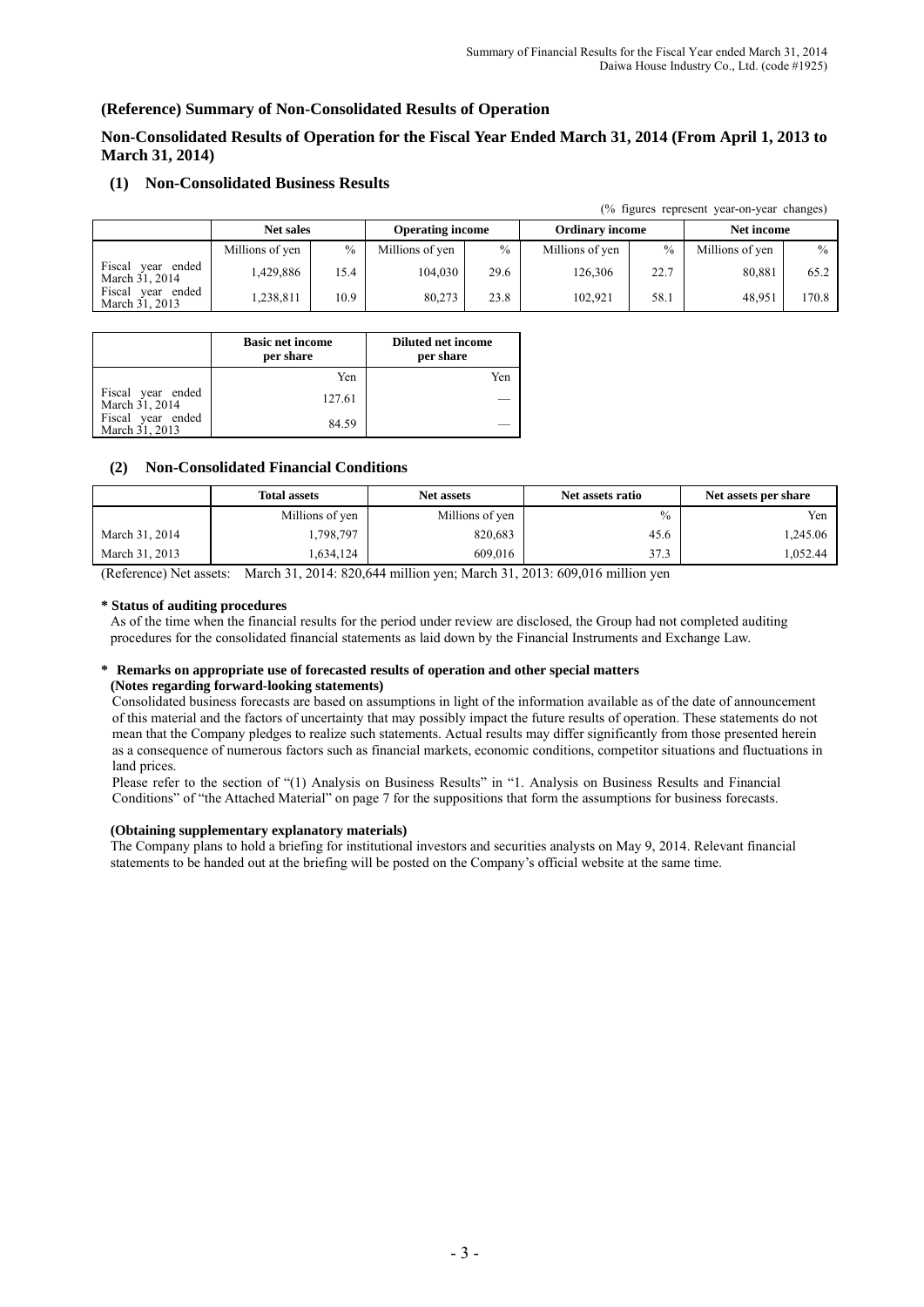# **Contents of the Attached Material**

| (2) Consolidated Statements of Income and Consolidated Statements of Comprehensive Income  16 |  |
|-----------------------------------------------------------------------------------------------|--|
|                                                                                               |  |
|                                                                                               |  |
|                                                                                               |  |
|                                                                                               |  |
|                                                                                               |  |
|                                                                                               |  |
|                                                                                               |  |
|                                                                                               |  |
|                                                                                               |  |
|                                                                                               |  |
|                                                                                               |  |
|                                                                                               |  |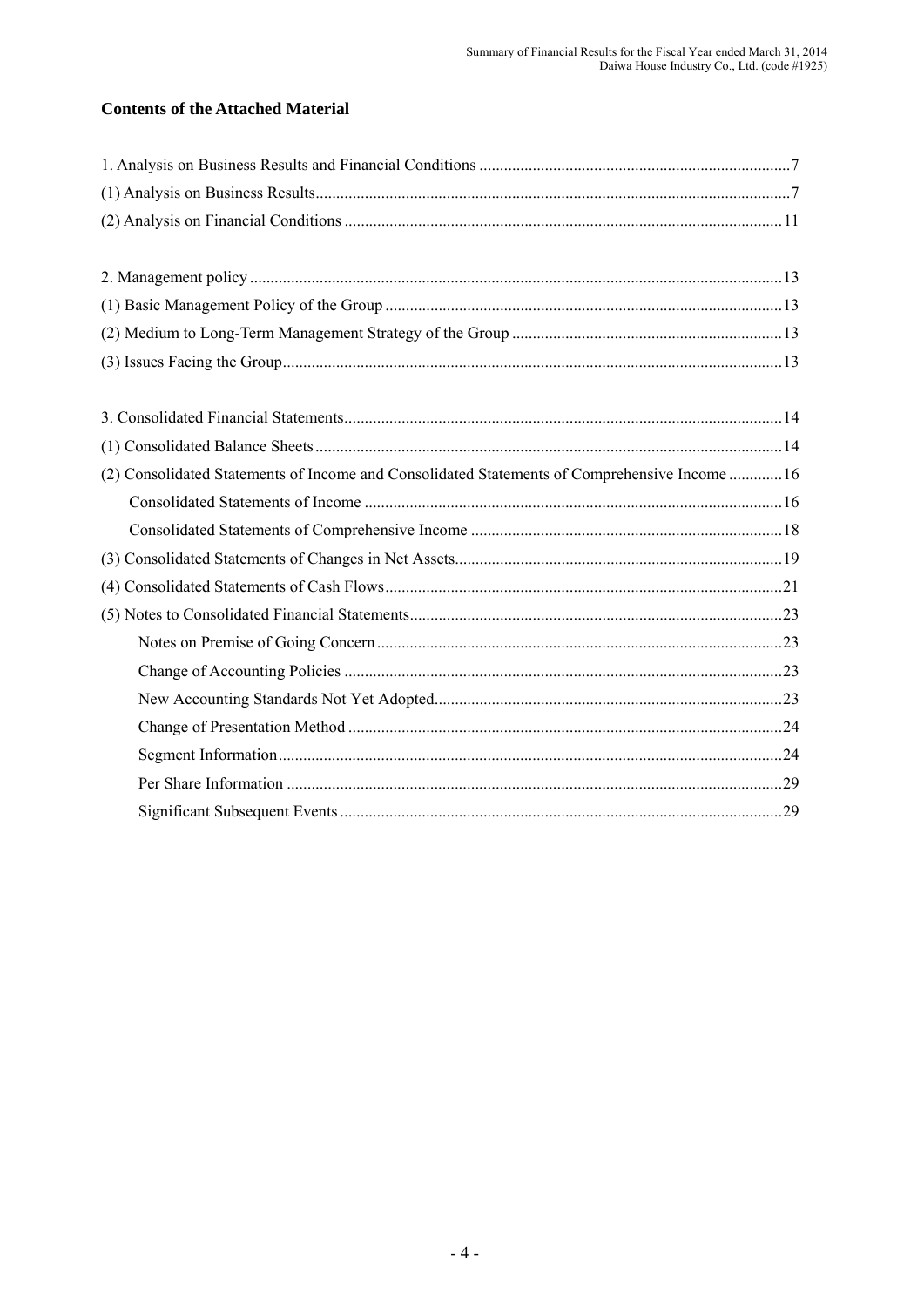# **<Reference Material> Key Performance Indicators**

# **1. Performance Indicators**

| <b>Fiscal years</b>                                                                         | <b>Fiscal year</b><br>ended<br>March 31,<br>2011 | <b>Fiscal year</b><br>ended<br>March 31,<br>2012 | <b>Fiscal year</b><br>ended<br>March 31,<br>2013 | <b>Fiscal year</b><br>ended<br>March 31,<br>2014 | <b>Forecast for</b><br>the fiscal<br>vear<br>ending<br>March 31,<br>2015 |
|---------------------------------------------------------------------------------------------|--------------------------------------------------|--------------------------------------------------|--------------------------------------------------|--------------------------------------------------|--------------------------------------------------------------------------|
| Net sales (millions of yen)                                                                 | 1,690,151                                        | 1,848,797                                        | 2,007,989                                        | 2,700,318                                        | 2,800,000                                                                |
| Cost of sales (millions of yen)                                                             | 1,352,937                                        | 1,468,844                                        | 1,592,218                                        | 2,192,414                                        | 2,264,500                                                                |
| Selling, general and administrative<br>expenses (millions of yen)                           | 249,516                                          | 264,996                                          | 287,746                                          | 344,326                                          | 365,500                                                                  |
| Operating income (millions of yen)                                                          | 87,697                                           | 114,955                                          | 128,024                                          | 163,576                                          | 170,000                                                                  |
| Ordinary income (millions of yen)                                                           | 79,049                                           | 108,506                                          | 145,395                                          | 176,366                                          | 169,000                                                                  |
| Net income (millions of yen)                                                                | 27,267                                           | 33,200                                           | 66,274                                           | 102,095                                          | 105,000                                                                  |
| Basic net income per share (yen)                                                            | 47.09                                            | 57.36                                            | 114.52                                           | 161.08                                           | 159.30                                                                   |
| Return on equity (ROE) (%)                                                                  | 4.4                                              | 5.1                                              | 9.5                                              | 11.9                                             |                                                                          |
| Ordinary income to total assets ratio (%)                                                   | 4.1                                              | 5.4                                              | 6.5                                              | 7.0                                              |                                                                          |
| Dividend per share (yen)                                                                    | 20                                               | 25                                               | 35                                               | 50                                               | 50                                                                       |
| (of which interim dividend per share)                                                       |                                                  |                                                  |                                                  | (20)                                             | (25)                                                                     |
| Total annual dividends (millions of yen)                                                    | 11,576                                           | 14,467                                           | 20,253                                           | 32,956                                           |                                                                          |
| Dividend payout ratio (%)                                                                   | 42.5                                             | 43.6                                             | 30.6                                             | 31.0                                             | 31.4                                                                     |
| Dividends to net assets ratio $(\% )$                                                       | 1.9                                              | 2.2                                              | 2.9                                              | 3.6                                              |                                                                          |
| Total assets (millions of yen)                                                              | 1,934,236                                        | 2,086,097                                        | 2,371,238                                        | 2,665,946                                        |                                                                          |
| Net assets (millions of yen)                                                                | 635,186                                          | 657,891                                          | 734,883                                          | 992,686                                          |                                                                          |
| Net assets ratio $(\% )$                                                                    | 32.8                                             | 31.5                                             | 30.9                                             | 37.0                                             |                                                                          |
| Net assets per share (yen)                                                                  | 1,095.62                                         | 1,135.46                                         | 1,267.77                                         | 1,496.72                                         |                                                                          |
| Depreciation (millions of yen)                                                              | 44,613                                           | 43,790                                           | 45,836                                           | 48,533                                           | 55,000                                                                   |
| Net increase in property, plant and<br>equipment and intangible assets<br>(millions of yen) | 93,874                                           | 103,604                                          | 121,383                                          | 217,358                                          | 220,000                                                                  |
| Cash flows from operating activities<br>(millions of yen)                                   | 127,957                                          | 248,771                                          | 164,247                                          | 78,451                                           |                                                                          |
| Cash flows from investing activities<br>(millions of yen)                                   | (83, 594)                                        | (117, 226)                                       | (140, 736)                                       | (240, 439)                                       |                                                                          |
| Cash flows from financing activities<br>(millions of yen)                                   | (77, 834)                                        | (28,766)                                         | (28, 633)                                        | 110,131                                          |                                                                          |
| Cash and cash equivalents, end of year<br>(millions of yen)                                 | 146,243                                          | 248,712                                          | 245,037                                          | 198,733                                          |                                                                          |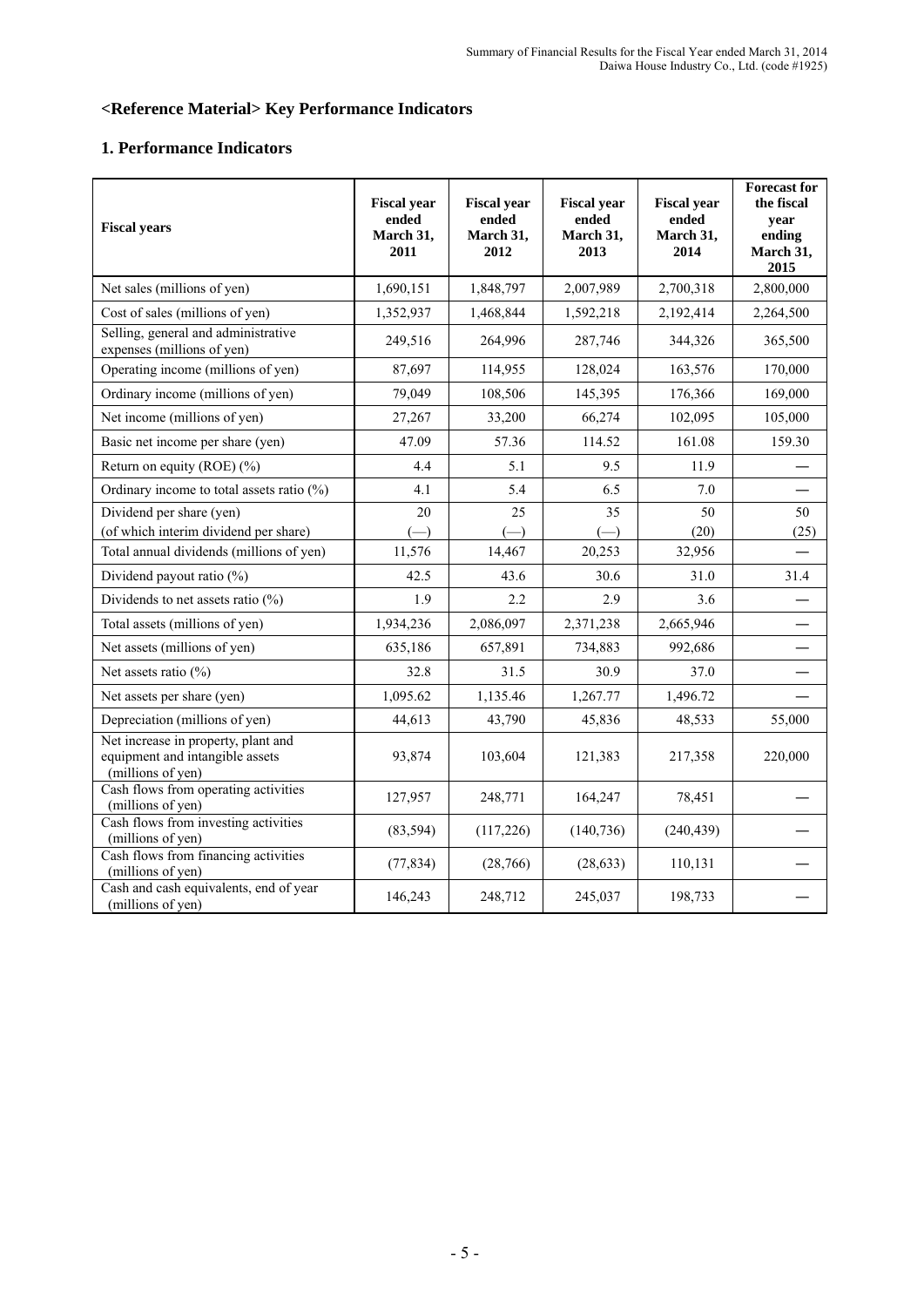|                     | $\sim$ per ating ancount $\sim$ , $\sim$<br>(Millions of yen) |                                                  |                                                  |                                                  |                                                  |                                                                          |  |  |  |
|---------------------|---------------------------------------------------------------|--------------------------------------------------|--------------------------------------------------|--------------------------------------------------|--------------------------------------------------|--------------------------------------------------------------------------|--|--|--|
| <b>Fiscal years</b> |                                                               | <b>Fiscal year</b><br>ended<br>March 31,<br>2011 | <b>Fiscal year</b><br>ended<br>March 31,<br>2012 | <b>Fiscal year</b><br>ended<br>March 31,<br>2013 | <b>Fiscal year</b><br>ended<br>March 31,<br>2014 | <b>Forecast for</b><br>the fiscal<br>year<br>ending<br>March 31,<br>2015 |  |  |  |
|                     | Net sales                                                     | 1,690,151                                        | 1,848,797                                        | 2,007,989                                        | 2,700,318                                        | 2,800,000                                                                |  |  |  |
|                     | Single-Family Houses                                          | 322,479                                          | 336,364                                          | 351,157                                          | 394,481                                          | 365,000                                                                  |  |  |  |
|                     | <b>Rental Housing</b>                                         | 496,158                                          | 526,755                                          | 592,568                                          | 688,756                                          | 777,000                                                                  |  |  |  |
| segment*            | Condominiums                                                  | 140,933                                          | 128,872                                          | 156,795                                          | 242,792                                          | 235,500                                                                  |  |  |  |
|                     | <b>Existing Home Business</b>                                 | 60,781                                           | 68,140                                           | 76,473                                           | 86,702                                           | 95,000                                                                   |  |  |  |
| Sales by            | <b>Commercial Facilities</b>                                  | 274,066                                          | 306,934                                          | 347,234                                          | 421,981                                          | 436,000                                                                  |  |  |  |
|                     | Logistics, Business & Corporate<br>Facilities                 | 194,306                                          | 257,000                                          | 251,463                                          | 592,190                                          | 593,000                                                                  |  |  |  |
|                     | Other Businesses                                              | 280,040                                          | 312,928                                          | 335,386                                          | 393,944                                          | 423,000                                                                  |  |  |  |
|                     | Adjustments                                                   | (78, 616)                                        | (88, 198)                                        | (103, 089)                                       | (120, 531)                                       | (124, 500)                                                               |  |  |  |
|                     | Operating income                                              | 87,697                                           | 114,955                                          | 128,024                                          | 163,576                                          | 170,000                                                                  |  |  |  |
|                     | Single-Family Houses                                          | 7,210                                            | 11,010                                           | 12,587                                           | 13,389                                           | 4,000                                                                    |  |  |  |
|                     | Rental Housing                                                | 46,999                                           | 52,997                                           | 52,278                                           | 64,279                                           | 73,000                                                                   |  |  |  |
| segment*            | Condominiums                                                  | 5,370                                            | 3,770                                            | 9,968                                            | 10,705                                           | 6,000                                                                    |  |  |  |
|                     | <b>Existing Home Business</b>                                 | 4,237                                            | 4,536                                            | 6,134                                            | 9,311                                            | 9,500                                                                    |  |  |  |
|                     | <b>Commercial Facilities</b>                                  | 33,564                                           | 33,163                                           | 45,946                                           | 60,764                                           | 62,000                                                                   |  |  |  |
| Operating income by | Logistics, Business & Corporate<br>Facilities                 | 11,516                                           | 25,895                                           | 20,689                                           | 26,934                                           | 35,000                                                                   |  |  |  |
|                     | Other Businesses                                              | 2,798                                            | 8,265                                            | 9,607                                            | 14,082                                           | 15,000                                                                   |  |  |  |
|                     | Adjustments                                                   | (23,999)                                         | (24, 684)                                        | (29, 187)                                        | (35, 891)                                        | (34,500)                                                                 |  |  |  |

# **2. Sales and Operating Income by Segment**

Note: The Health & Leisure Business, which was a reportable business segment in the previous fiscal year, is included in the Other Businesses segment beginning from the reporting fiscal year.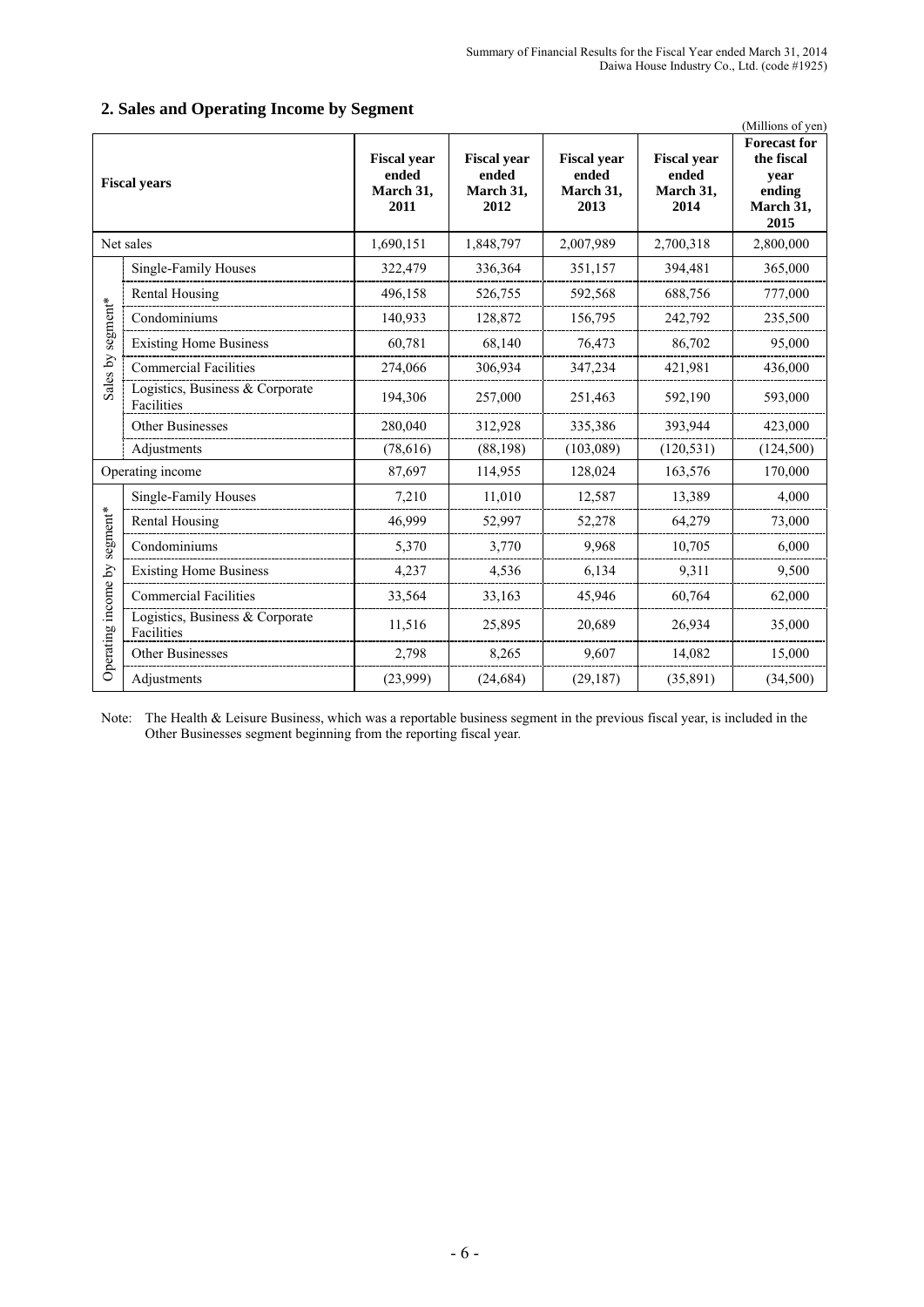## **1. Analysis of Business Results and Financial Conditions**

## **(1) Analysis of Business Results**

## **(Business results for the reporting fiscal year)**

During fiscal 2013 (the year ended March 31, 2014), the Japanese economy continued to recover moderately on the back of domestic demand, bolstered mainly by a last-minute demand surge ahead of the consumption tax increase in addition to the positive effects of *Abenomics* and disaster-related reconstruction demand. However, uncertainties about the future remained, primarily due to concerns over reduced exports as a greater number of companies shift production overseas and consumer reaction following the consumption tax increase.

In the housing industry, new housing starts for every month of the period under review were higher than the year-ago level, realizing 18**-**consecutive months of year**-**on**-**year growth (from September 2012 through February 2014). This reflected a rebound in consumer confidence based on improved economic sentiment, anticipated high interest rates, and a last-minute demand surge before the consumption tax increase, among other factors. However, the effect of consumer reaction following the consumption tax increase also gradually began to emerge, giving rise to concerns over stagnation.

Under these conditions, the Daiwa House Group launched the 4th Medium-Term Management Plan, "3G&3S" for the Next Step, which covers the three years beginning from fiscal 2013. The plan was formulated based on future growth strategies in order to enable the Group to grow and develop even further in the years ahead.

In the 3rd Medium-Term Management Plan, "3Gs for New Growth," the Daiwa House Group took on the challenge of implementing its 3G strategy (the three Gs are the initial letters of Group, Global, and Great, the three key words that define this strategy) of sustaining growth across the entire Group, accelerating its global development, and becoming an excellent company. In its 4th Medium-Term Management Plan, the Group added the basic 3S approach of Speed, Safety, and Sustainability that forms the basis of its implementation of the 3G strategy. Using both "3G & 3S," the Group will ensure growth into the future.

In its three-year investment plan totaling 650 billion yen (breakdown: 400 billion yen for real-estate development, 50 billion yen for overseas investment, 50 billion yen for M&A, and 150 billion yen for capital investment), the Daiwa House Group decided on a policy to invest in real-estate development in its three priority investment fields: the Rental Housing Business; the Commercial Facilities Business; and the Logistics, Business and Corporate Facilities Business. To build a stable financial base, the Group issued new shares of common stock in a public offering, undertook the retirement of treasury stock, and issued new shares through third-party allotment. As a result, the Group raised a total of 138,228 million yen in new funds.

In June 2013, the Daiwa House Group converted Cosmos Initia Co., Ltd. into a subsidiary as a measure to strengthen and expand the Condominiums Business, and converted Daiyoshi Trust Co., Ltd. into a subsidiary in preparation for full-scale entry into the parking business.

As a result of the above, the Daiwa House Group posted consolidated net sales in the reporting fiscal year of 2,700,318 million yen, up 34.5% year-on-year. Operating income was 163,576 million yen, up 27.8% year-on-year. Ordinary income was 176,366 million yen, up 21.3% year-on-year. Net income amounted to 102,095 million yen, up 54.1% year-on-year.

Results by business segment are as follows.

The Health & Leisure Business, which was a reportable business segment in the previous fiscal year, is included in the Other Businesses segment beginning from the reporting fiscal year. For year-on-year comparisons below, prior year amounts have been reclassified in accordance with the changed segmentations.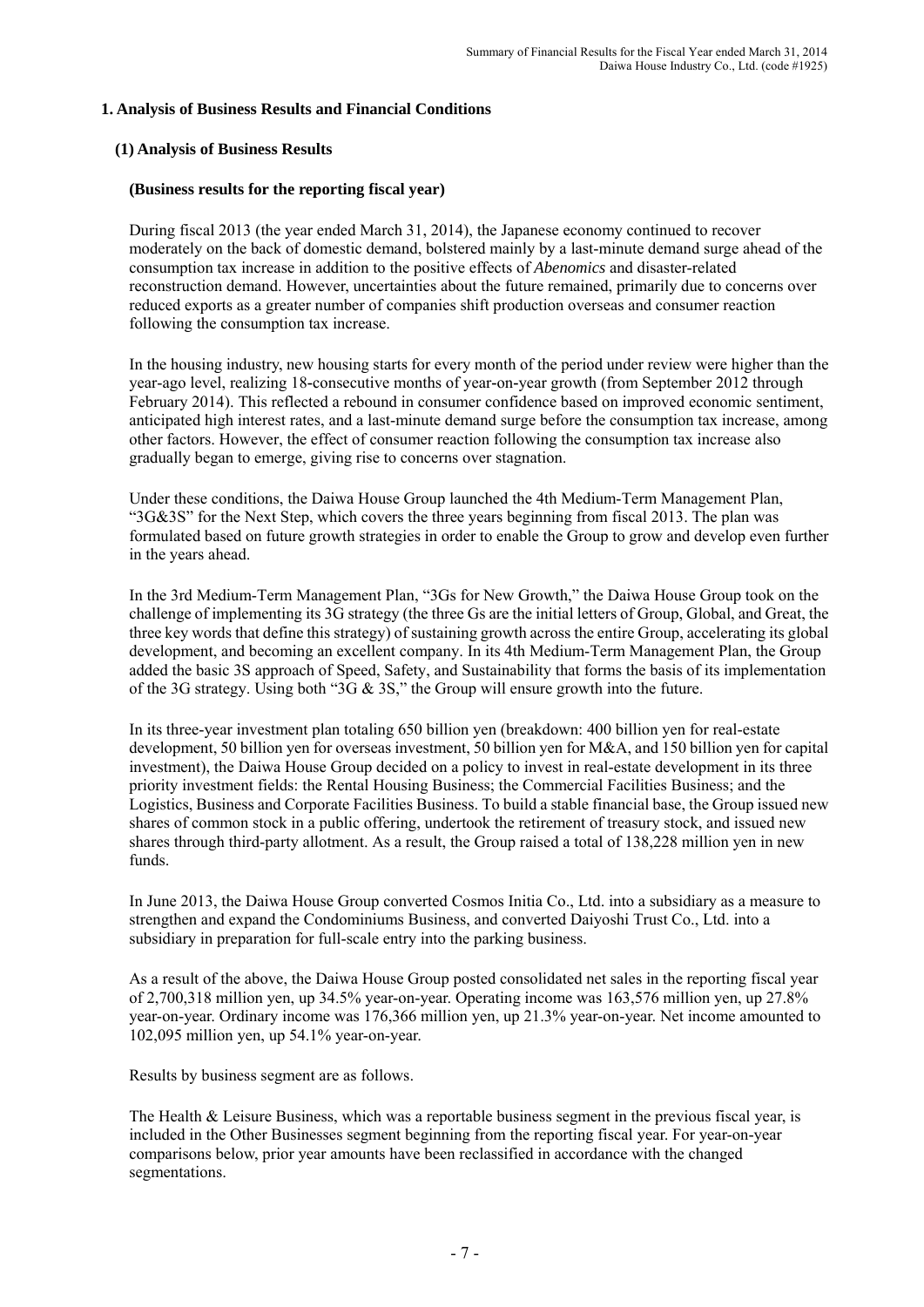## **Single-Family Houses Business**

In the Single-Family Houses Business, we built up businesses and developed products that meet the needs of local communities and focused on expanding sales of our xevo single**-**family house models. In April 2013, we strengthened our community-based products by launching skye homes, our first-ever five-story house models designed to effectively use small plots and meet demand for medium-rise housing, in the Tokyo metropolitan area (Tokyo, Kanagawa, Chiba and Saitama). Then, in January 2014, we launched xevo  $\Sigma$  homes, high-end single-family house models using new construction methods including energy-absorbing resistant walls capable of retaining their initial performance despite repeated exposure to large earthquakes.

In the same month, we also opened Sumai Marugoto Experience Museum, our largest facility for hands-on experience of a single-family house, in the Nara Plant, where customers considering purchasing a single-family house can have fun getting to know the technology and appeal of our single-family houses.

In the town planning field, we developed SMAxEco Town throughout Japan, starting with Harumidai SMAxEco Town (Osaka), which opened in June 2013, followed by Tsukuba Science SMAxEco City (Ibaraki) and Sagamihara Hikarigaoka SMAxEco City (Kanagawa). In November 2013, these SMAxEco projects, undertaken as new urban planning initiatives for a low-carbon society, received the Eco**-**Products Award from the Ministry of Land**,** Infrastructure**,** Transport and Tourism in the 10th Eco**-**Products Awards, supported by the Ministry of Finance, the Ministry of Health, Labor and Welfare, the Ministry of Agriculture, Forestry and Fisheries, the Ministry of Economy, Trade and Industry, the Ministry of Land, Infrastructure, Transport and Tourism, and the Ministry of the Environment.

As a result, sales in this segment amounted to 394,481 million yen, up 12.3% year-on-year, and operating income was 13,389 million yen, up 6.4% year-on-year.

## **Rental Housing Business**

In the Rental Housing Business, we established 10 new sales offices as of April 1, 2013, chiefly in the Tokyo metropolitan area, and focused on sales activities tailored to the needs of local communities and expansion in orders. In rental housing with high security standards, which is a core product, we developed the new Safety Again Room, an original product having both an air shower room that blows off pollen, dust, PM2.5 and other contaminants, and a security function for the dispatch of a security guard in emergencies. We began selling the Safety Again Room in June 2013. Furthermore, in October 2013, we opened the D-room Plaza Hall Yume for rental housing in Tochigi-Ninomiya Plant, where customers can see and experience for themselves the security, anti-seismic design, sound insulation and other specifications that land owners attach importance to when they build rental housing.

As a result, sales in this segment amounted to 688,756 million yen, up 16.2% year-on-year, and operating income was 64,279 million yen, up 23.0% year-on-year.

# **Condominiums Business**

In the Condominiums Business, Daiwa House sought to supply customers with higher-value-added condominiums. At the PREMIST Kita-Senri Classy (Osaka)<sup>\*1</sup> condominium building, which we began constructing in April 2013, we introduced a Mansion Energy Management System (MEMS) for the first time and, in the same month, this building was approved by the Ministry of Economy, Trade and Industry as one of its FY2012 projects to accelerate the introduction of "smart mansions"\*2. Meanwhile, units at PREMIST Minami Aoyama (Tokyo), offered as high-end city-center condominiums, sold out and, results for redevelopment projects in major cities throughout Japan were also good, with units at The Gofukucho Tower (Shizuoka)<sup>\*3</sup> selling out, and with the 150 units of the first phase of The Tower Yokosuka Chuo (Kanagawa)\*4 also selling out immediately.

Moreover, in June 2013, the Daiwa House Group was allocated shares in Cosmos Initia Co. Ltd. by way of private placement and converted Cosmos Initia into a subsidiary as a measure to further strengthen the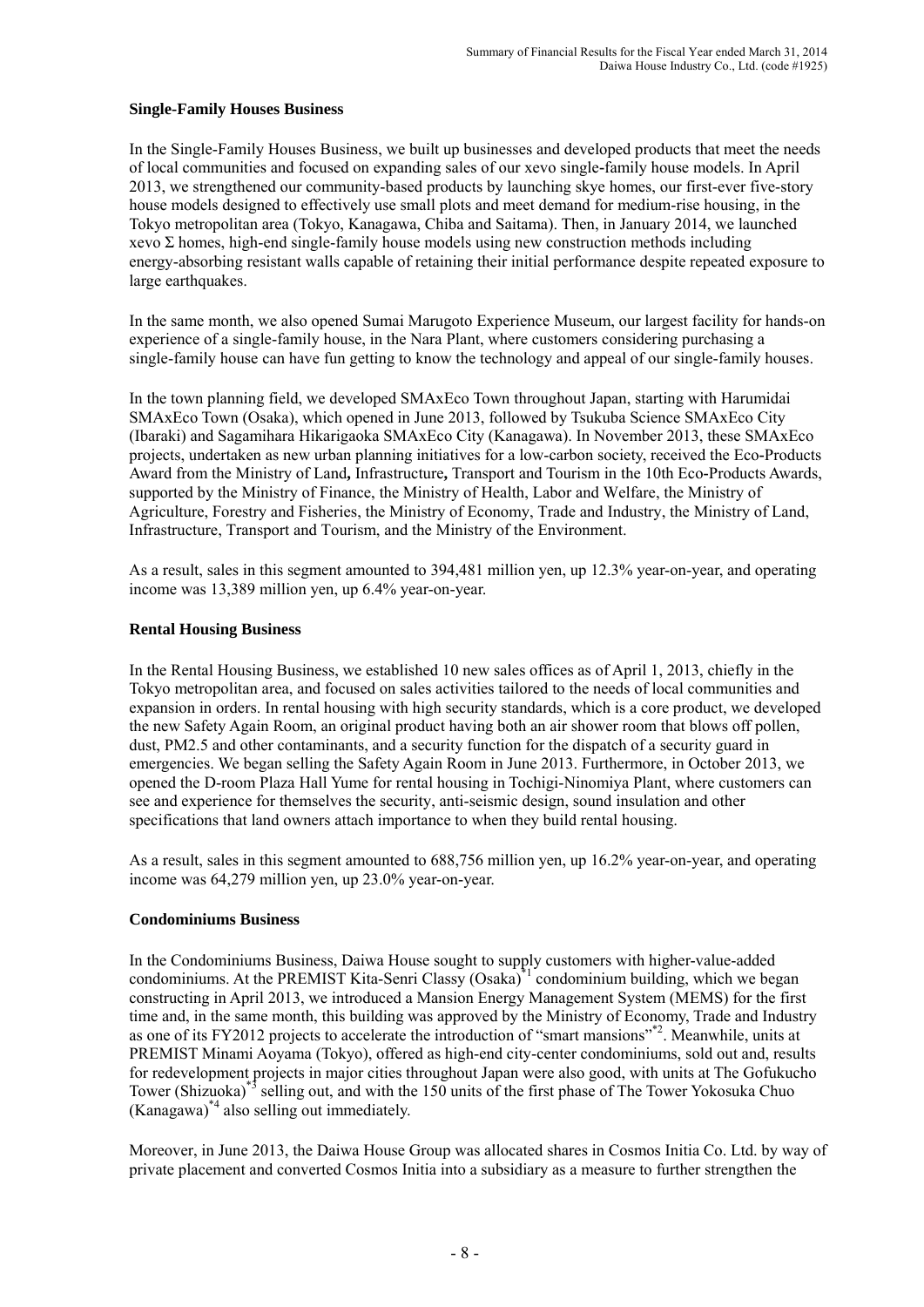Condominiums Business in the Tokyo metropolitan area.

As a result, sales in this segment amounted to 242,792 million yen, up 54.8% year-on-year, and operating income was 10,705 million yen, up 7.4% year-on-year.

- \*1. Joint project with Sumitomo Corporation.
- \*2. Project to popularize and promote *smart mansions* with MEMS that realize efficient use of energy, control of energy demand and effortless energy saving. Wings A to E of PREMIST Kita-Senri Classy were selected.
- \*3. Joint project with Fuji Urban Development Co., Ltd. and Tokai Corporation.
- \*4. Joint project with Keikyu Corporation.

## **Existing Home Business**

In the Existing Home Business, with a view to increasing the efficiency of the Group's management resources and expanding business in the general renovation market, Daiwa House Industry integrated its home renovation business into Daiwa House Renew, which it then spun off to create Daiwa House Reform Co., Ltd. on April 1, 2013. We also further strengthened our relationship with owners of Daiwa House's single-family homes and rental houses and proposed finely tailored solutions to these customers featuring earthquake resistance diagnosis and seismic retrofitting to maintain asset value and enable customers to enjoy their cherished homes for longer.

As a result, sales in this segment amounted to 86,702 million yen, up 13.4% year-on-year, and operating income was 9,311 million yen, up 51.8% year-on-year.

## **Commercial Facilities Business**

The Commercial Facilities Business continued to pursue finely tailored proposal-driven sales, targeting large tenant businesses with stores nationwide and local tenant businesses with a strong foothold in their respective regions, leveraging its abundant land-related data and expertise in store-opening support for tenant businesses. We also developed and operated neighborhood shopping centers that form the hub of the community.

After celebrating their fifth anniversaries, Iias Tsukuba (Ibaraki) and FOLEO Otsu-Ichiriyama (Shiga), which had a renovation, held their grand openings in March 2014.

As a result, sales in this segment amounted to 421,981 million yen, up 21.5% year-on-year, and operating income was 60,764 million yen, up 32.3% year-on-year.

## **Logistics, Business and Corporate Facilities Business**

The Logistics, Business and Corporate Facilities Business increased its involvement in each of its specialized fields by leveraging its know-how of logistics, medical and nursing care, and corporate facilities.

In logistics, we worked to expand orders by starting to develop multi-tenant logistics properties for an unspecified number of tenants in locations with convenient access to transportation and in close proximity to consumers and producing areas, among other initiatives, to respond to the changing market, in addition to our existing BTS\*1 logistics properties, custom-made distribution warehouses for specified companies. We also began an operation test of D's SMART LOGISTICS, a next-generation eco-friendly logistics facility which reduces CO<sub>2</sub> emissions by around 25% (compared with our existing facilities) at DPL Sagamihara (Kanagawa), a multi-tenant logistics facility operated by Daiwa House completed in December 2013.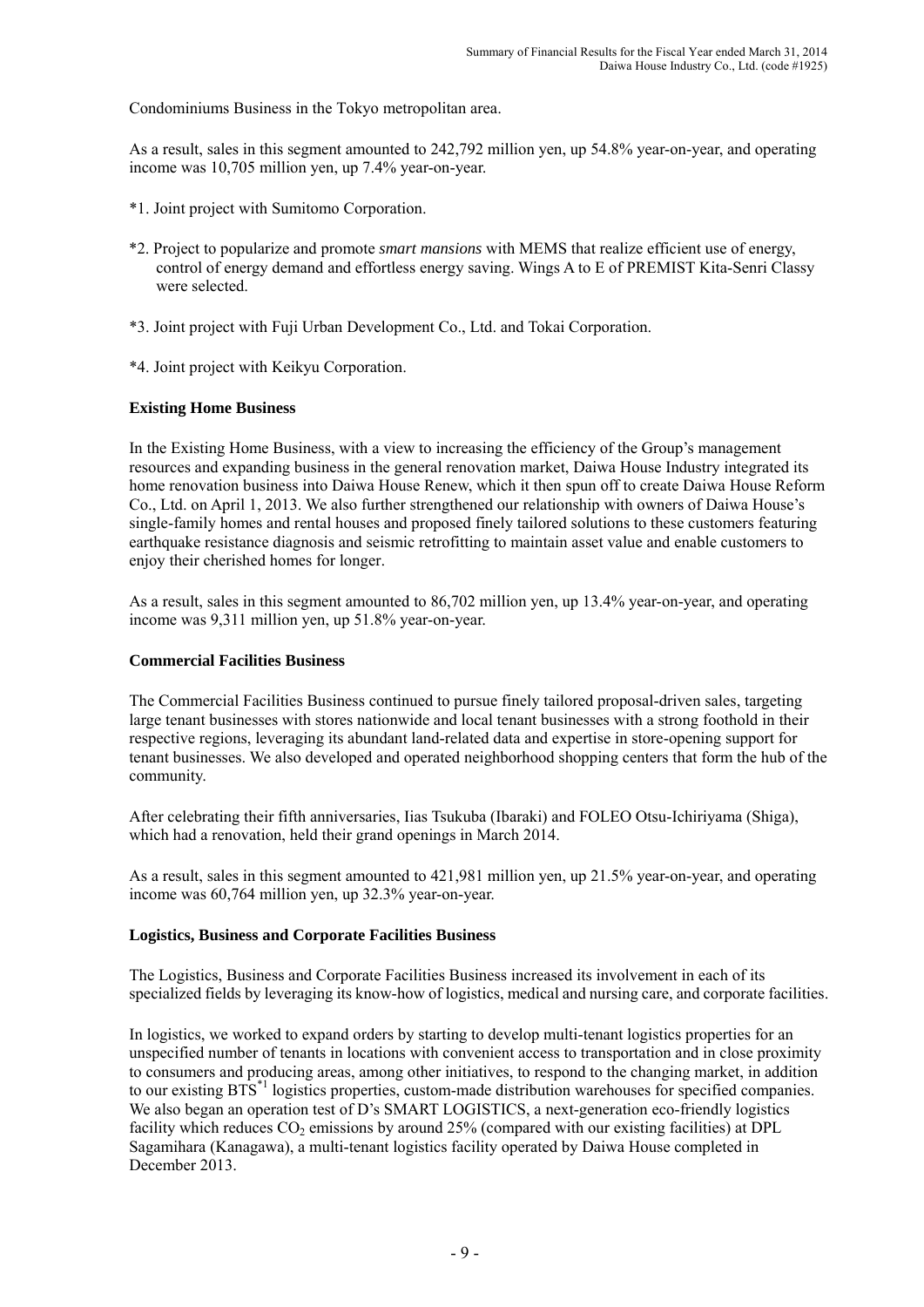In medical and nursing care facilities, we strengthened proposals using funding to meet customer demand for rebuilding.

As a result, sales in this segment amounted to 592,190 million yen, up 135.5% year-on-year, and operating income was 26,934 million yen, up 30.2% year-on-year, partly due to the addition of the results of Fujita Corporation, which became a subsidiary in January 2013.

### **Other Businesses**

The Environment and Energy Business Division proposed comprehensive environment and energy solutions, centering on improvements to save and create energy, to local governments and enterprises endeavoring to save and sell electricity. We especially focused on contracts for the construction of mega-solar facilities which are increasing throughout Japan.

The Daiwa House Group rolled out its one**-**stop service from construction to operation of photovoltaic power plants nationally under the brand name "DREAM Solar." In the reporting fiscal year, we put the plants that generate over 500kW into operation at 23 sites throughout Japan, including DREAM Solar Hachinohe Kikyono (Aomori), bringing the total number of DREAM Solar plants in operation to 25.

The Home Center Business increased its total number of stores to 52 with the opening of Royal Home Center Higashinada Uozaki (Hyogo), Royal Home Center Chiba-Minato and Royal Home Center Kawagoe (Saitama), all of which are community-based home centers with environmentally-friendly designs and extensive functions and products to meet the everyday needs of customers, including free delivery and installation services.

The City Hotels Division increased its total number of hotels to 38 with the opening of the Daiwa Roynet Hotel Osaka Kitahama in May 2013. For the safety and security of our customers, we also equipped all our hotels with equipment so that people with disabilities and people with reduced mobility can evacuate the building safely and quickly in emergencies when elevators, etc. are out of use.

In the Resort Business Division, we worked to enhance services for customers with the development of facilities at our 10 resort hotels throughout Japan, including the renovation of the Ise-Shima Royal Hotel (Mie) in July 2013 to coincide with the ceremonial rebuilding of Ise Jingu Shrine (Shikinen Sengu).

In the Fitness Club Division, we opened three large sports complexes and five gym & fitness studios acquired in April 2013, bringing the total number of facilities to 67. We also attempted to provide new services, opening an integrated educational childcare facility focused on teaching English and hot yoga studios for women.

As a result, sales in this segment amounted to 393,944 million yen, up 17.5% year-on-year, and operating income was 14,082 million yen, up 46.6% year-on-year.

#### **Business Prospects for Fiscal 2014**

The Japanese economy is expected to be propped up by increased public spending as part of government's economic stimulus and domestic demand created through tax cuts for businesses and household assistance. However, there are concerns over downside risks to the Japanese economy from the slowdown of overseas economies and consumer reaction following the consumption tax increase is likely to be unavoidable.

The housing industry will also inevitably be affected by consumer reaction following the consumption tax increase and the future is expected to remain uncertain.

Against this backdrop, the Daiwa House Group will seek to increase profits by implementing basic strategies under the newly launched 4th Medium-Term Management Plan in each core business domain (Single-Family Houses Business, Rental Housing Business, Condominiums Business, Existing Home Business, Commercial Facilities Business and Logistics, Business and Corporate Facilities Business),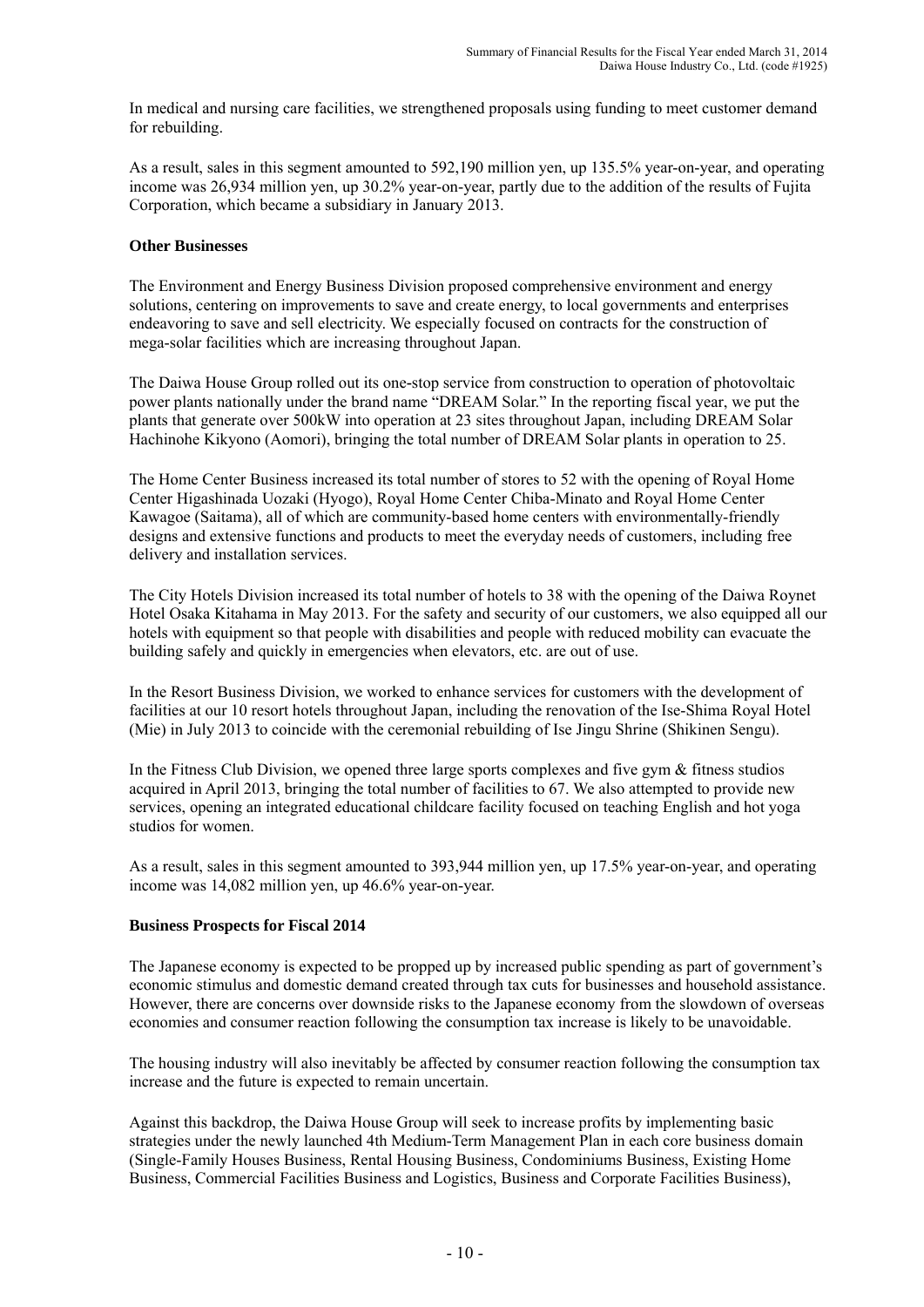including augmenting business cycles (value chains), such as the cycle from development to construction, sale, management and operation of real estate properties, and creating stronger products and services that are compatible with changes in society such as aging population and rising safety and environmental consciousness. We will also pursue business expansion in Diversified Businesses (Health & Leisure, Environment & Energy, etc.) through stronger collaboration between core businesses.

In terms of overseas expansion, we will generate synergistic effects with Fujita Corporation, which we turned into a subsidiary last fiscal year and accelerate expansion in emerging markets, focusing on China and ASEAN countries. We will also conduct real estate development business in the United States.

At the same time we intend to further develop our management foundations, promoting efficiency by redeveloping production, logistics and procurement capabilities, and strengthening systems and human resources in line with business expansion.

Under the plan outlined above, we aim to accelerate growth by responding to changes in society and markets and utilizing diverse revenue sources in a broad range of business areas.

As a result, for fiscal 2014, we expect sales of 2,800 billion yen, operating income of 170 billion yen, ordinary income of 169 billion yen and net income of 105 billion yen.

## **(2) Analysis on Financial Conditions**

## **1. Financial Position**

Total assets at the end of the reporting fiscal year increased by 294,708 million yen from 2,371,238 million yen at the end of the previous fiscal year, to 2,665,946 million yen. This was mainly attributable to an increase in inventories from the conversion of Cosmos Initia Co., Ltd. into a subsidiary and the purchase of property, plant and equipment mainly in the Logistics, Business and Corporate Facilities Business.

Total liabilities at the end of the reporting fiscal year increased by 36,906 million yen from 1,636,354 million yen at the end of the previous fiscal year, to 1,673,260 million yen. This was mainly attributable to increases in interest-bearing debt and long-term lease and guarantee deposits, despite the decrease in notes and accounts payable for construction contracts and other.

Total net assets at the end of the reporting fiscal year increased by 257,802 million yen from 734,883 million yen at the end of the previous fiscal year, to 992,686 million yen. This was mainly attributable to the recording of net income for the reporting period of 102,095 million yen and the raising of funds from its issuance of new shares and the retirement of treasury stock.

The net assets ratio as of March 31, 2014 was 37.0% up 6.1 percentage points from 30.9% at the end of the previous fiscal year, primarily reflecting the issuance of new shares.

## **2. Cash Flows During the Reporting Fiscal Year**

With regard to cash and cash equivalents ("cash") for the reporting fiscal year, net cash provided by operating activities stood at 78,451 million yen, while net cash used in investing activities came to 240,439 million yen, and net cash provided by financing activities was 110,131 million yen. In total, the net decrease in cash and cash equivalents was 46,304 million yen. Consequently, cash and cash equivalents at the end of the reporting fiscal year amounted to 198,733 million yen.

(Cash flows from operating activities)

During the reporting fiscal year, net cash provided by operating activities stood at 78,451million yen, down 52.2% year-on-year. This was mainly the result of a decrease in notes and accounts payable-trade, including accounts payable for construction contracts, with the fiscal year end falling on a holiday in the previous fiscal year, despite the posting of income before income taxes and minority interests for the reporting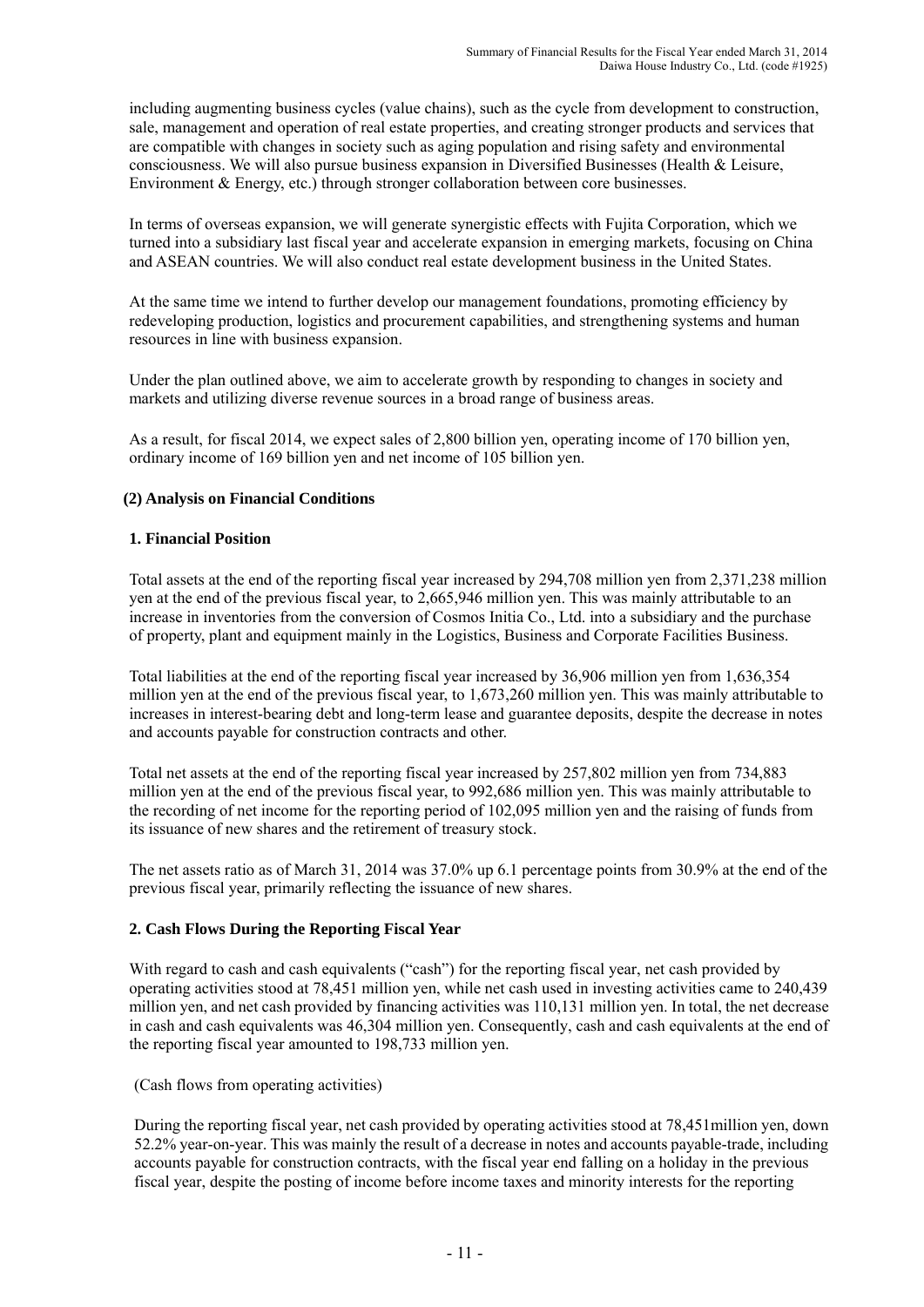period of 168,509 million yen.

(Cash flows from investing activities)

During the reporting fiscal year, net cash used in investing activities was 240,439 million yen (compared with 140,736 million yen used in the previous fiscal year). This was primarily the result of purchases of property, plant and equipment, including real estate for rent.

(Cash flows from financing activities)

During the reporting fiscal year, net cash provided by financing activities was 110,131 million yen (compared with 28,633 million yen used in the previous fiscal year). This was primarily the result of raising funds from its issuance of new shares and the retirement of treasury stock.

## **3. Cash Flow Indicators**

|                                             | Fiscal year ended<br>March 31, 2012 | Fiscal year ended<br>March 31, 2013 | Fiscal year ended<br>March 31, 2014 |
|---------------------------------------------|-------------------------------------|-------------------------------------|-------------------------------------|
| Net assets ratio                            | 31.5%                               | 30.9%                               | 37.0%                               |
| Net assets ratio on market-value<br>basis   | $30.3\%$                            | 44.4%                               | 43.3%                               |
| Repayment years of interest-bearing<br>debt | $1.5$ (year)                        | $2.3$ (year)                        | $5.0$ (year)                        |
| Interest coverage ratio                     | 56.0                                | 46.2                                | 27.9                                |

\* The standards for the indicators are as follows. All have been computed based on consolidated financial figures.

Net assets ratio: (Net assets – Minority interests)/Total assets Net assets ratio on market-value basis: Total market capitalization/Total assets Repayment years of interest-bearing debt: Interest-bearing liabilities/Operating cash flows Interest coverage ratio: Operating cash flows/Interest expenses

- Total market capitalization: Closing stock price at the fiscal year-end  $\times$  Number of shares issued at the fiscal year-end (after deduction of treasury stock)
- Operating cash flows: Net cash provided by (used in) operating activities on the Consolidated Statements of Cash Flows
- Interest expenses: Interest expenses paid on the Consolidated Statements of Cash Flows

4. Outlook on Financial Conditions for the Fiscal Year Ending March 31, 2015 (Consolidated)

For the full fiscal year ending March 31, 2015, we expect capital investments of 220 billion yen and depreciation of 55 billion yen.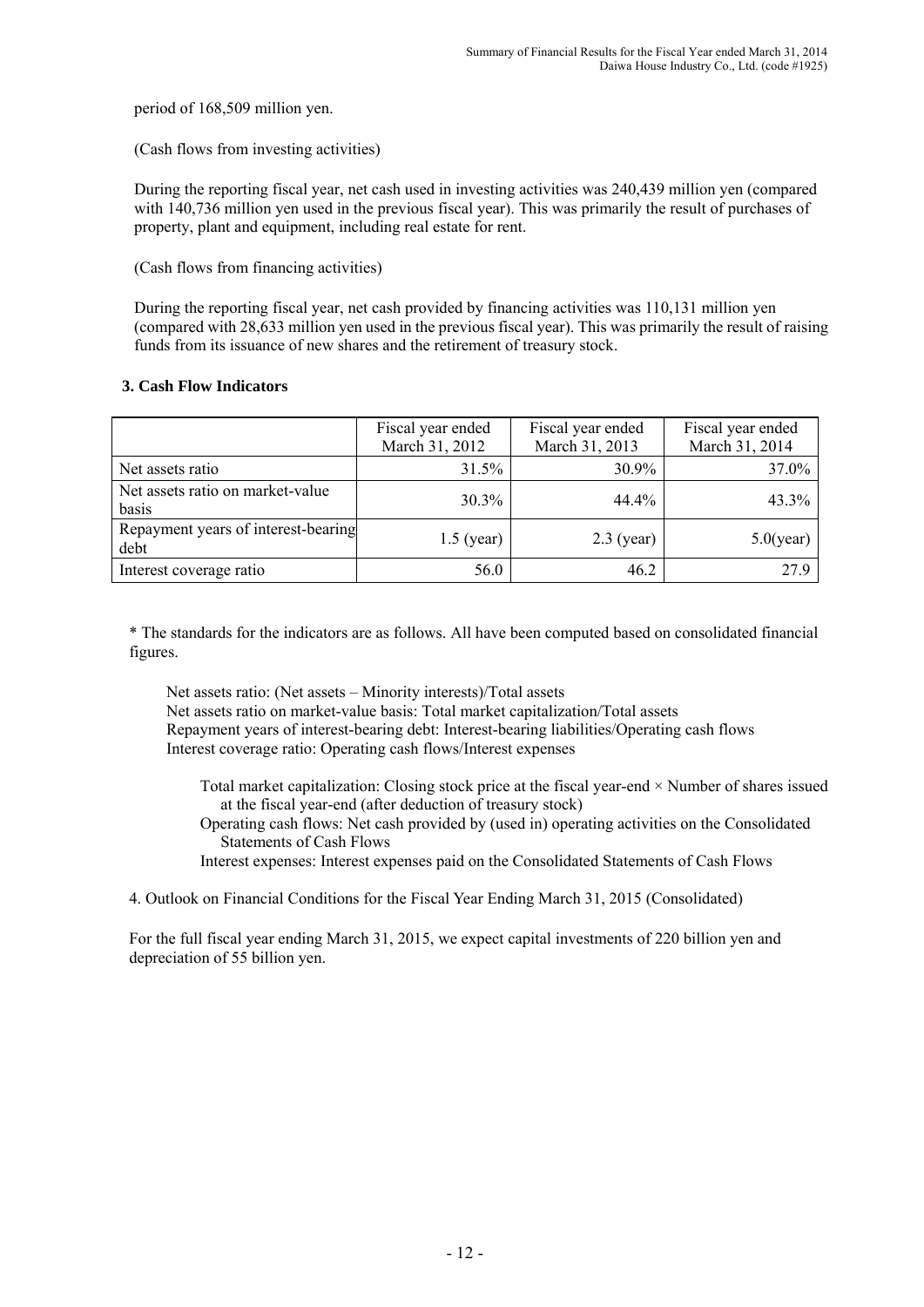## **2. Management policy**

## **(1) Basic Management Policy of the Group**

The Company was founded in 1955 under the principle of the "industrialization of construction," and since then has continued to grow as a prefabricated housing manufacturer in line with the expansion of demand for housing. We have promoted business diversification to meet our customers' needs, and have expanded the size of our corporate group as a "comprehensive lifestyle industry."

In fiscal 2005, we launched a new Group management vision called "Connecting Hearts" to mark our 50th anniversary and created a new group symbol, the "Endless Heart." Under this vision, we clarified our corporate mission as a multi-business enterprise that co-creates, enhances and makes use of new value with customers to help realize a society in which people can enjoy more enriched lives, and made a fresh start toward our 100th anniversary under the slogan "Creating Together, Supporting Each Other."

The Daiwa House Group is engaged in a range of businesses which can be classified under the headings HOUSING, which consists primarily in single-family houses, rental housing and condominiums; BUSINESS, which covers commercial, logistics and medical and nursing care facilities; and LIFE, which includes the operation of resort facilities and home centers. By pursuing these various business activities, the Group, working as one, is committed to honoring its relationship with each and every customer, and to promoting partnerships with customers to share joy throughout our customers' whole lives and build long-lasting ties of trust.

As described above, our management vision "Connecting Hearts" and our Group symbol "Endless Heart" signify enduring ties with our stakeholders, including our customers, shareholders, business partners, employees and local communities. As a "Group that co-creates value for individuals, communities and people's lifestyles," we will continue to offer the products and services people need.

## **(2) Medium to Long-Term Management Strategy of the Group**

The Daiwa House Group formulated its 4th Medium-Term Management Plan, "3G&3S" for the Next Step, covering fiscal 2013 through fiscal 2015. "3G&3S" means the 3G strategy, which brought us growth under the 3rd Medium-Term Management Plan, "3Gs" for New Growth (the three Gs are the initial letters of Group, Global, and Great, the three key words that define this strategy) of sustaining growth across the entire Group, accelerating its global development, and becoming an excellent company plus the basic 3S approach of Speed, Safety, and Sustainability that forms the basis of implementation of the 3G strategy.

The new plan aims to "accelerate growth" by focusing on five basic policies: "Increase profits by augmenting value chains for each core business domain," "Create stronger products and services that are compatible with changes in society such as aging population and rising safety and environmental consciousness," "Expand Diversified Businesses by boosting partnerships in core businesses," "Develop and identify new products and services that contribute to global society," and "Expand overseas, mainly in emerging countries;" and two policies to enhance the management foundations: "Promote efficiency by redeveloping monozukuri (manufacturing) capabilities" and "Strengthen systems and human resources in line with business expansion," and also by responding to the rising tide of change in society and markets and utilizing diverse revenue sources from a range of business areas.

## **(3) Issues Facing the Group**

The Japanese economy is expected to be propped up by increased public spending as part of the government's economic stimulus and domestic demand created through tax cuts for businesses and household assistance. However, there are concerns over downside risks to the Japanese economy from the slowdown of overseas economies and consumer reaction following the consumption tax increase is likely to be unavoidable.

The housing industry will also inevitably be affected by consumer reaction following the consumption tax increase. Against this backdrop, Daiwa House Group will assess changing market conditions, utilize diverse revenue sources that are less susceptible to the effects of the consumption tax increase, and aim for steady growth, in accordance with the newly launched 4th Medium-Term Management Plan.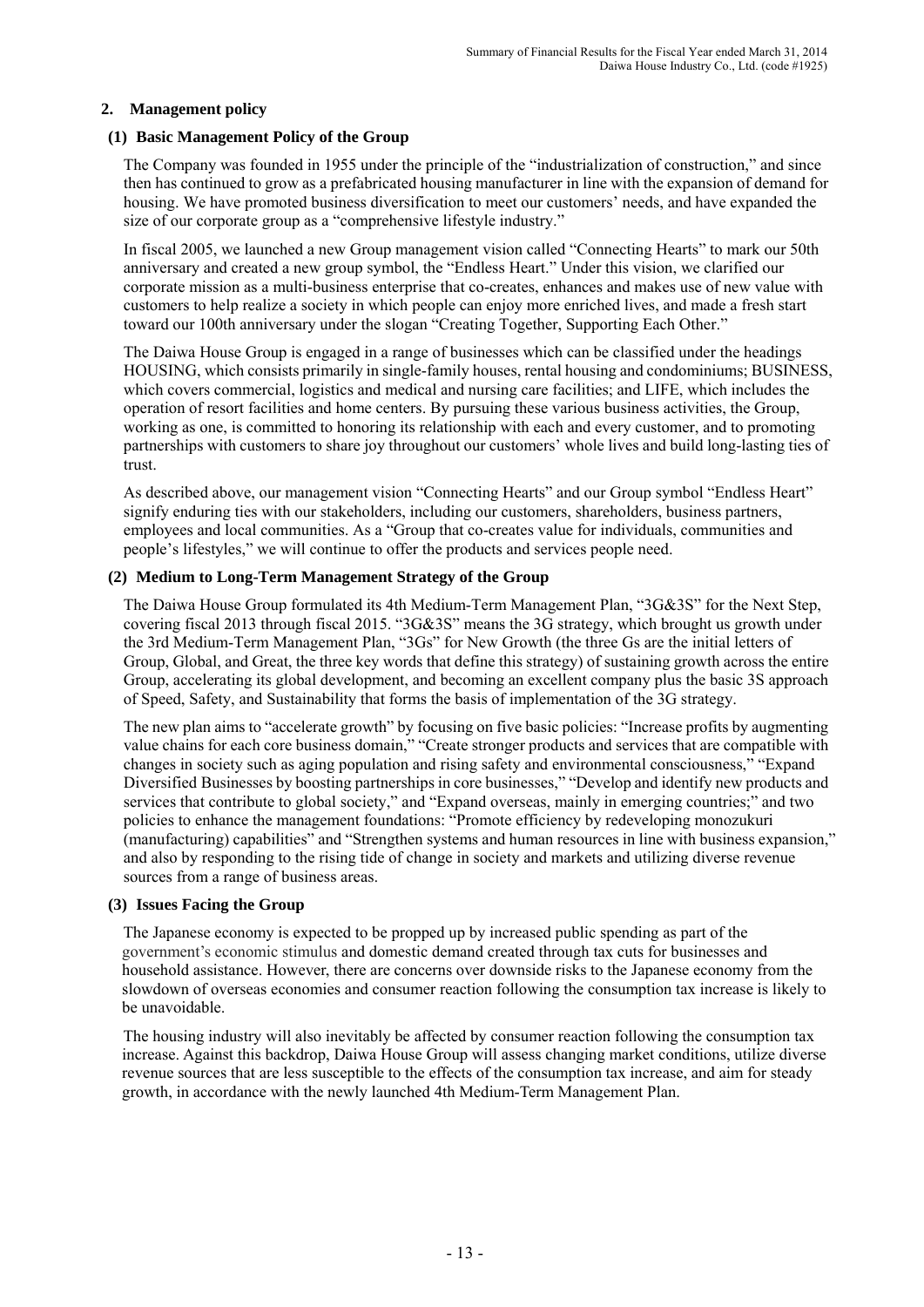# **3. Consolidated Financial Statements**

# **(1) Consolidated Balance Sheets**

|                                              |                        | (Millions of yen)      |
|----------------------------------------------|------------------------|------------------------|
|                                              | Previous fiscal year   | Reporting fiscal year  |
|                                              | (as of March 31, 2013) | (as of March 31, 2014) |
| Assets                                       |                        |                        |
| Current assets                               |                        |                        |
| Cash and deposits                            | 248,799                | 212,114                |
| Notes and accounts receivable from completed | 189,770                |                        |
| construction contracts and other             |                        | 227,276                |
| Lease receivables and investment assets      | 18,657                 | 23,726                 |
| Short-term investment securities             | 8                      | 18                     |
| Costs on uncompleted construction contracts  | 21,712                 | 23,818                 |
| Real estate for sale                         | 302,635                | 322,365                |
| Real estate for sale in process              | 47,752                 | 80,499                 |
| Land for development                         | 1,332                  | 647                    |
| Merchandise and finished goods               | 14,035                 | 13,930                 |
| Work in process                              | 5,435                  | 7,960                  |
| Raw materials and supplies                   | 5,680                  | 6,355                  |
| Deferred tax assets                          | 29,109                 | 32,743                 |
| Other                                        | 99,565                 | 127,657                |
| Allowance for doubtful accounts              | (2,949)                | (3,382)                |
| Total current assets                         | 981,546                | 1,075,731              |
| Noncurrent assets                            |                        |                        |
| Property, plant and equipment                |                        |                        |
| Buildings and structures                     | 671,508                | 728,101                |
| Accumulated depreciation                     | (326, 507)             | (343, 635)             |
| Buildings and structures, net                | 345,000                | 384,466                |
| Machinery, equipment and vehicles            | 95,240                 | 99,741                 |
| Accumulated depreciation                     | (70, 539)              | (67, 432)              |
| Machinery, equipment and vehicles, net       | 24,700                 | 32,308                 |
| Tools, furniture and fixtures                | 43,282                 | 46,204                 |
| Accumulated depreciation                     | (35, 424)              | (36, 468)              |
| Tools, furniture and fixtures, net           | 7,857                  | 9,736                  |
| Land                                         | 396,353                | 485,813                |
| Lease assets                                 | 18,484                 | 19,568                 |
| Accumulated depreciation                     | (4,497)                | (6,016)                |
| Lease assets, net                            | 13,987                 | 13,551                 |
| Construction in progress                     | 14,735                 | 18,009                 |
| Total property, plant and equipment          | 802,634                | 943,886                |
| Intangible assets                            |                        |                        |
| Goodwill                                     | 49,652                 | 49,910                 |
| Other                                        | 30,605                 | 32,263                 |
| Total intangible assets                      | 80,258                 | 82,173                 |
| Investments and other assets                 |                        |                        |
| Investment securities                        | 153,599                | 199,026                |
| Long-term loans receivable                   | 5,084                  | 13,714                 |
| Lease and guarantee deposits                 | 190,543                | 198,995                |
| Deferred tax assets                          | 101,027                | 84,785                 |
| Other                                        | 60,379                 | 71,473                 |
| Allowance for doubtful accounts              | (3,835)                | (3,840)                |
| Total investments and other assets           | 506,799                | 564,154                |
| Total noncurrent assets                      | 1,389,691              | 1,590,215              |
| Total assets                                 | 2,371,238              | 2,665,946              |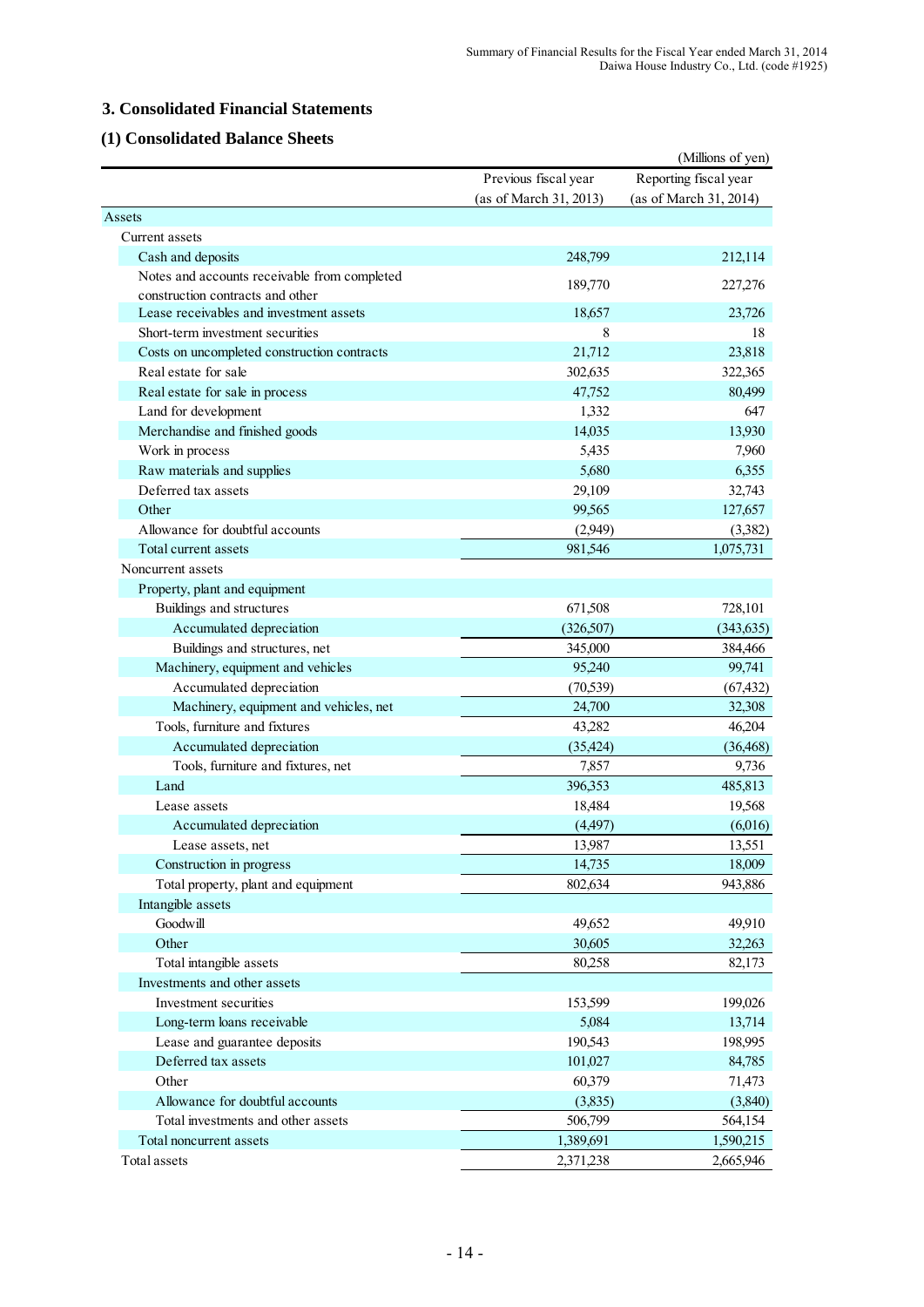|                                                                    |                        | (Millions of yen)      |
|--------------------------------------------------------------------|------------------------|------------------------|
|                                                                    | Previous fiscal year   | Reporting fiscal year  |
|                                                                    | (as of March 31, 2013) | (as of March 31, 2014) |
| Liabilities                                                        |                        |                        |
| <b>Current</b> liabilities                                         |                        |                        |
| Notes and accounts payable for construction contracts<br>and other | 337,767                | 274,776                |
| Short-term loans payable                                           | 7,495                  | 22,302                 |
| Current portion of bonds payable                                   | 53                     | 100,053                |
| Current portion of long-term loans payable                         | 38,987                 | 60,442                 |
| Lease obligations                                                  | 2,591                  | 2,958                  |
| Accounts payable-other                                             | 90,126                 | 100,895                |
| Income taxes payable                                               | 33,051                 | 46,796                 |
| Advances received                                                  | 37,581                 | 39,933                 |
| Advances received on uncompleted construction                      |                        |                        |
| contracts                                                          | 60,166                 | 70,238                 |
| Provision for bonuses                                              | 30,038                 | 36,524                 |
| Provision for warranties for completed construction                | 6,695                  | 7,419                  |
| Asset retirement obligations                                       | 1,585                  | 1,581                  |
| Other                                                              | 71,411                 | 81,550                 |
| Total current liabilities                                          | 717,551                | 845,474                |
| Noncurrent liabilities                                             |                        |                        |
| Bonds payable                                                      | 130,667                | 30,614                 |
| Long-term loans payable                                            | 197,585                | 180,156                |
| Lease obligations                                                  | 22,009                 | 26,040                 |
| Deposits received from members                                     | 35,105                 | 34,174                 |
| Long-term lease and guarantee deposits                             | 226,683                | 241,897                |
| Deferred tax liabilities for land revaluation                      | 24,056                 | 23,909                 |
| Provision for retirement benefits                                  | 210,341                |                        |
| Net defined benefit liability                                      |                        | 204,801                |
|                                                                    |                        |                        |
| Asset retirement obligations<br>Other                              | 24,777                 | 27,414                 |
| Total noncurrent liabilities                                       | 47,576                 | 58,776                 |
|                                                                    | 918,803                | 827,786                |
| <b>Total</b> liabilities                                           | 1,636,354              | 1,673,260              |
| Net assets                                                         |                        |                        |
| Shareholders' equity                                               |                        |                        |
| Capital stock                                                      | 110,120                | 161,699                |
| Capital surplus                                                    | 226,824                | 294,632                |
| Retained earnings                                                  | 404,979                | 465,719                |
| Treasury stock                                                     | (19,998)               | (1,256)                |
| Total shareholders' equity                                         | 721,926                | 920,794                |
| Accumulated other comprehensive income                             |                        |                        |
| Valuation difference on available-for-sale securities              | 24,326                 | 50,498                 |
| Deferred gains or losses on hedges                                 |                        | 10                     |
| Revaluation reserve for land                                       | (13,160)               | (5,241)                |
| Foreign currency translation adjustment                            | 531                    | 20,456                 |
| Total accumulated other comprehensive income                       | 11,697                 | 65,723                 |
| Subscription rights to shares                                      |                        | 38                     |
| Minority interests                                                 | 1,259                  | 6,129                  |
| Total net assets                                                   | 734,883                | 992,686                |
| Total liabilities and net assets                                   | 2,371,238              | 2,665,946              |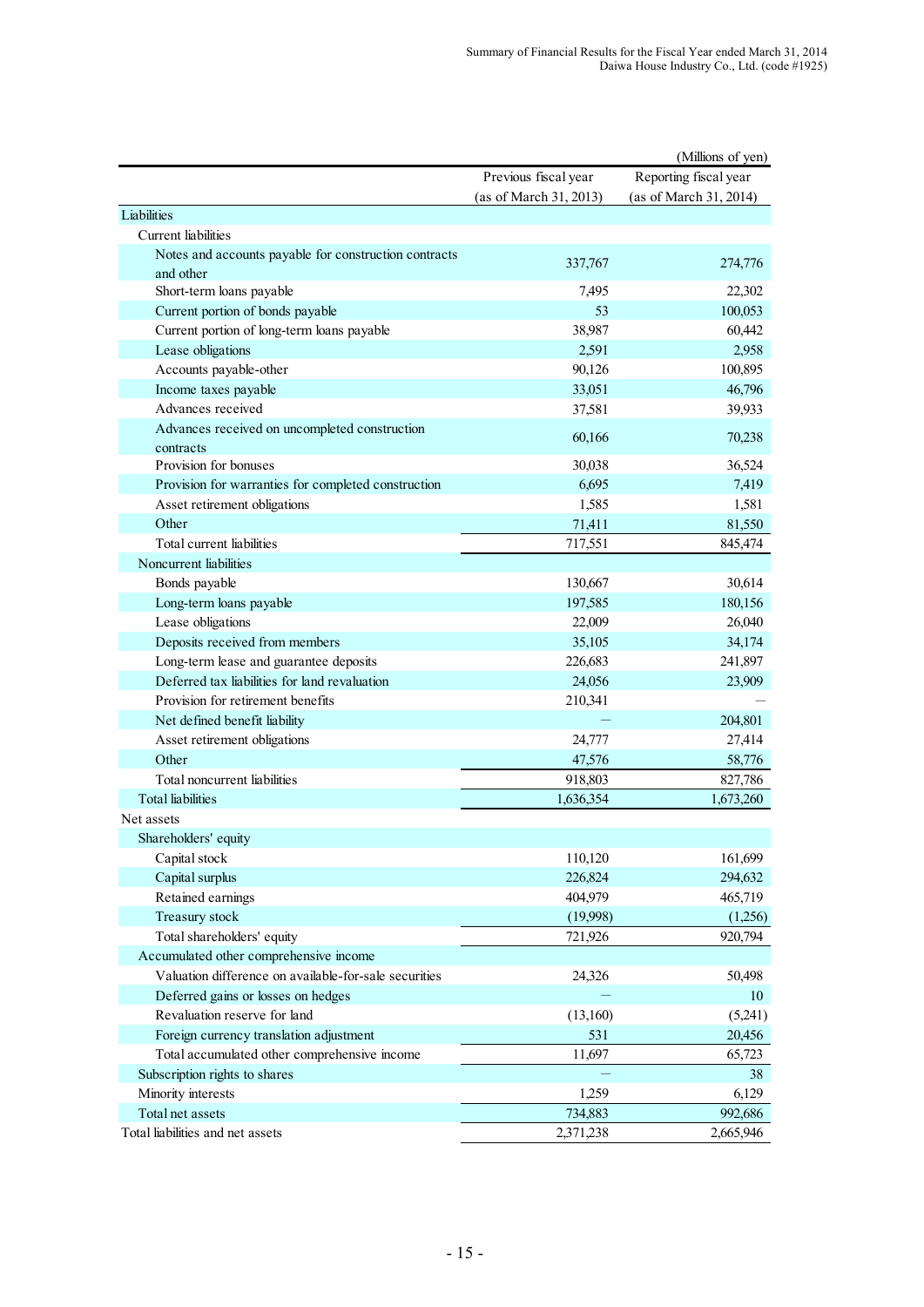|                                                                      |                      | (Millions of yen)     |
|----------------------------------------------------------------------|----------------------|-----------------------|
|                                                                      | Previous fiscal year | Reporting fiscal year |
|                                                                      | (From April 1, 2012  | (From April 1, 2013   |
|                                                                      | to March 31, 2013)   | to March 31, 2014)    |
| Net sales                                                            | 2,007,989            | 2,700,318             |
| Cost of sales                                                        | 1,592,218            | 2,192,414             |
| Gross profit                                                         | 415,771              | 507,903               |
| Selling, general and administrative expenses                         |                      |                       |
| Sales commission                                                     | 13,628               | 16,500                |
| Advertising expenses                                                 | 24,443               | 29,838                |
| Promotion expenses                                                   | 5,304                | 5,758                 |
| Provision of allowance for doubtful accounts                         | 4,259                | 2,895                 |
| Directors' compensations                                             | 2,901                | 3,532                 |
| Employees' salaries and allowances                                   | 105,832              | 125,030               |
| Provision for bonuses                                                | 18,418               | 21,809                |
| Retirement benefit expenses                                          | 17,633               | 18,558                |
| Legal welfare expenses                                               | 16,304               | 19,555                |
| Stationery expenses                                                  | 9,760                | 10,588                |
| Correspondence and transportation expenses                           | 14,711               | 17,304                |
| Rents                                                                | 10,807               | 12,656                |
| Depreciation                                                         | 7,106                | 7,539                 |
| Tax and dues                                                         | 11,560               | 14,429                |
| Other                                                                | 25,072               | 38,327                |
| Total selling, general and administrative expenses                   | 287,746              | 344,326               |
| Operating income                                                     | 128,024              | 163,576               |
| Non-operating income                                                 |                      |                       |
| Interest income                                                      | 3,191                | 3,918                 |
| Dividends income                                                     | 1,850                | 2,438                 |
| Equity in earnings of affiliates                                     | 500                  | 1,453                 |
| Amortization of actuarial gain for employees' retirement<br>benefits | 16,281               | 14,221                |
| Miscellaneous income                                                 | 6,164                | 4,959                 |
| Total non-operating income                                           | 27,988               | 26,991                |
| Non-operating expenses                                               |                      |                       |
| Interest expenses                                                    | 5,278                | 4,620                 |
| Tax and dues                                                         | 1,001                | 1,748                 |
| Provision of allowance for doubtful accounts                         | 95                   | 652                   |
| Miscellaneous expenses                                               | 4,241                | 7,179                 |
| Total non-operating expenses                                         | 10,616               | 14,201                |
| Ordinary income                                                      | 145,395              | 176,366               |
| Extraordinary income                                                 |                      |                       |
| Gain on sales of noncurrent assets                                   | 73                   | 1,160                 |
| Gain on sales of investment securities                               | 909                  | 78                    |
| Gain on revision of retirement benefit plan                          | 31,331               |                       |
| Gain on step acquisitions                                            | 122                  | 93                    |
| Other                                                                |                      | $\mathbf{0}$          |
| Total extraordinary income                                           | 32,436               | 1,332                 |

# **(2) Consolidated Statements of Income and Consolidated Statements of Comprehensive Income (Consolidated Statements of Income)**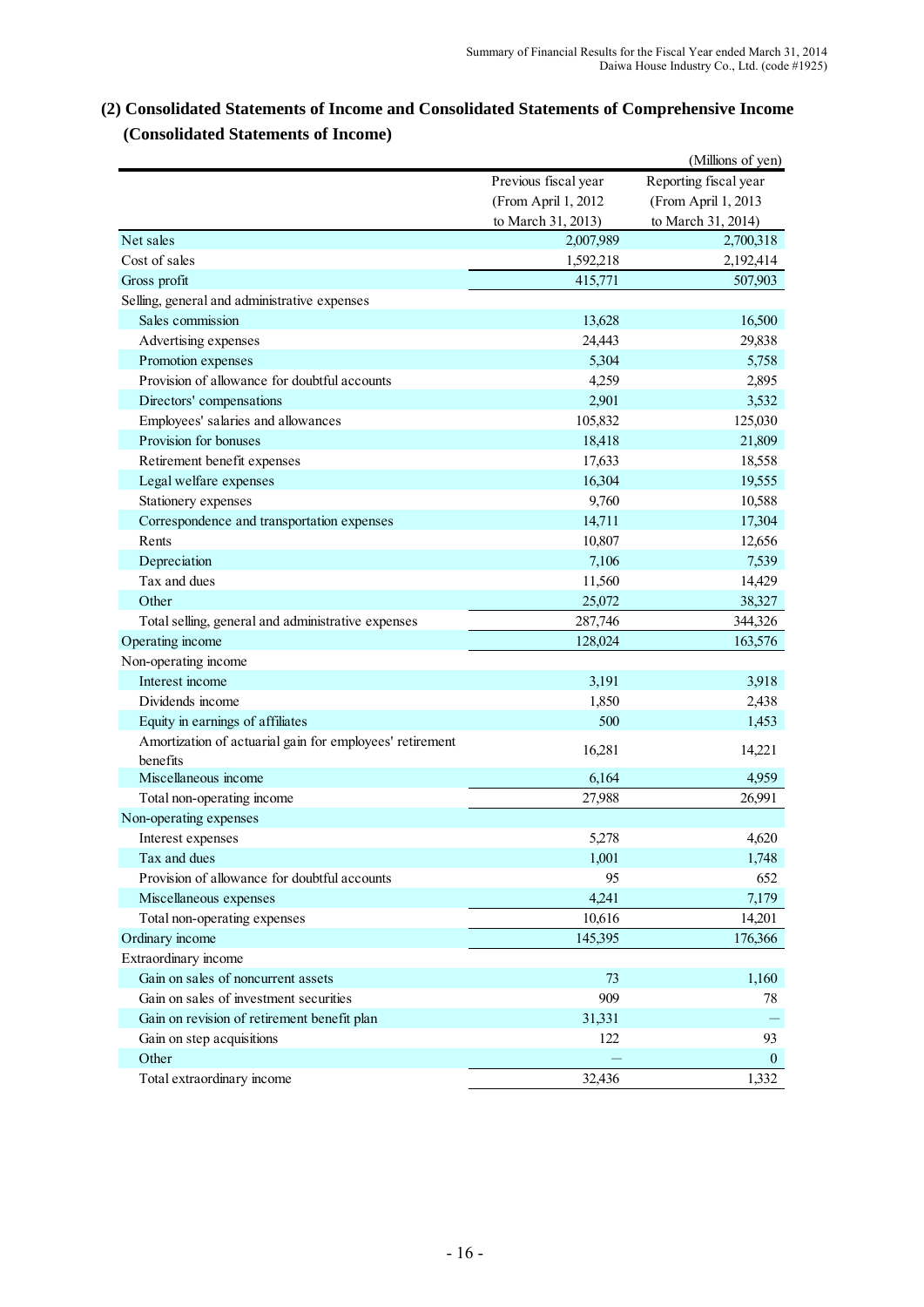|                                                   |                                                                    | (Millions of yen)                                                   |
|---------------------------------------------------|--------------------------------------------------------------------|---------------------------------------------------------------------|
|                                                   | Previous fiscal year<br>(From April 1, 2012)<br>to March 31, 2013) | Reporting fiscal year<br>(From April 1, 2013)<br>to March 31, 2014) |
| <b>Extraordinary losses</b>                       |                                                                    |                                                                     |
| Loss on sales of noncurrent assets                | 261                                                                | 622                                                                 |
| Loss on retirement of noncurrent assets           | 1,188                                                              | 1,153                                                               |
| Impairment loss                                   | 10,727                                                             | 5,610                                                               |
| Loss on sales of investment securities            |                                                                    | L                                                                   |
| Loss on valuation of investment securities        | 7,112                                                              | 1,800                                                               |
| Actuarial loss due to a change of discount rate   | 45,228                                                             |                                                                     |
| Other                                             | 51                                                                 | $\theta$                                                            |
| Total extraordinary losses                        | 64,569                                                             | 9,189                                                               |
| Income before income taxes and minority interests | 113,262                                                            | 168,509                                                             |
| Income taxes-current                              | 47,595                                                             | 68,235                                                              |
| Income taxes-deferred                             | (503)                                                              | (2,234)                                                             |
| Total income taxes                                | 47,092                                                             | 66,000                                                              |
| Income before minority interests                  | 66,170                                                             | 102,509                                                             |
| Minority interests in income (loss)               | (103)                                                              | 413                                                                 |
| Net income                                        | 66,274                                                             | 102,095                                                             |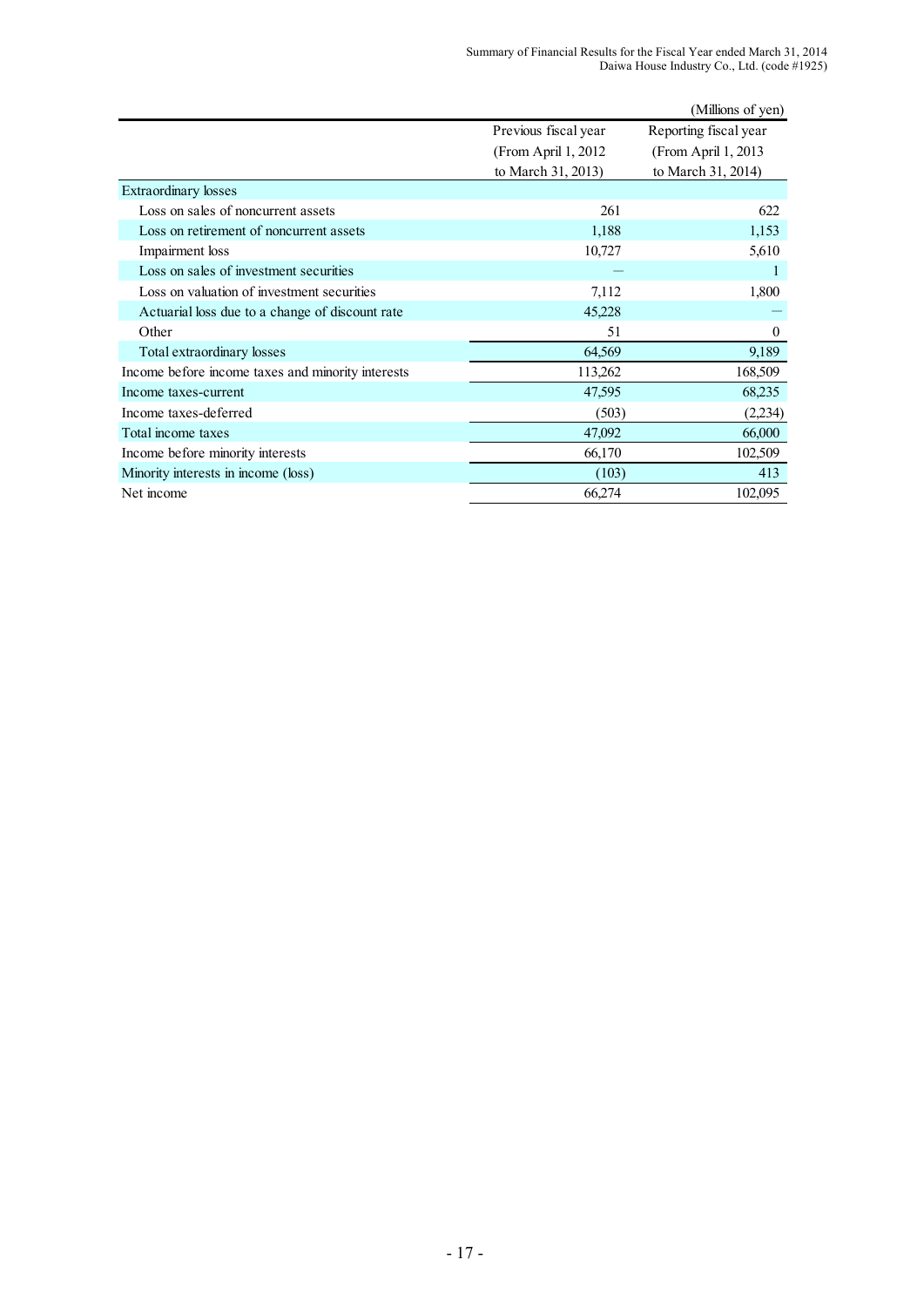# **(Consolidated Statements of Comprehensive Income)**

|                                                                                        |                      | (Millions of yen)     |
|----------------------------------------------------------------------------------------|----------------------|-----------------------|
|                                                                                        | Previous fiscal year | Reporting fiscal year |
|                                                                                        | (From April 1, 2012) | (From April 1, 2013)  |
|                                                                                        | to March 31, 2013)   | to March 31, 2014)    |
| Income before minority interests                                                       | 66,170               | 102,509               |
| Other comprehensive income                                                             |                      |                       |
| Valuation difference on available-for-sale securities                                  | 16,632               | 26,106                |
| Deferred gains or losses on hedges                                                     |                      | 10                    |
| Foreign currency translation adjustment                                                | 3,796                | 9,775                 |
| Share of other comprehensive income of associates<br>accounted for using equity method | 4,329                | 10,199                |
| Total other comprehensive income                                                       | 24,758               | 46,091                |
| Comprehensive income                                                                   | 90,929               | 148,601               |
| (Comprehensive income attributable to)                                                 |                      |                       |
| Comprehensive income attributable to shareholders of the<br>parent                     | 91,035               | 148,202               |
| Comprehensive income attributable to minority<br>interests                             | (105)                | 398                   |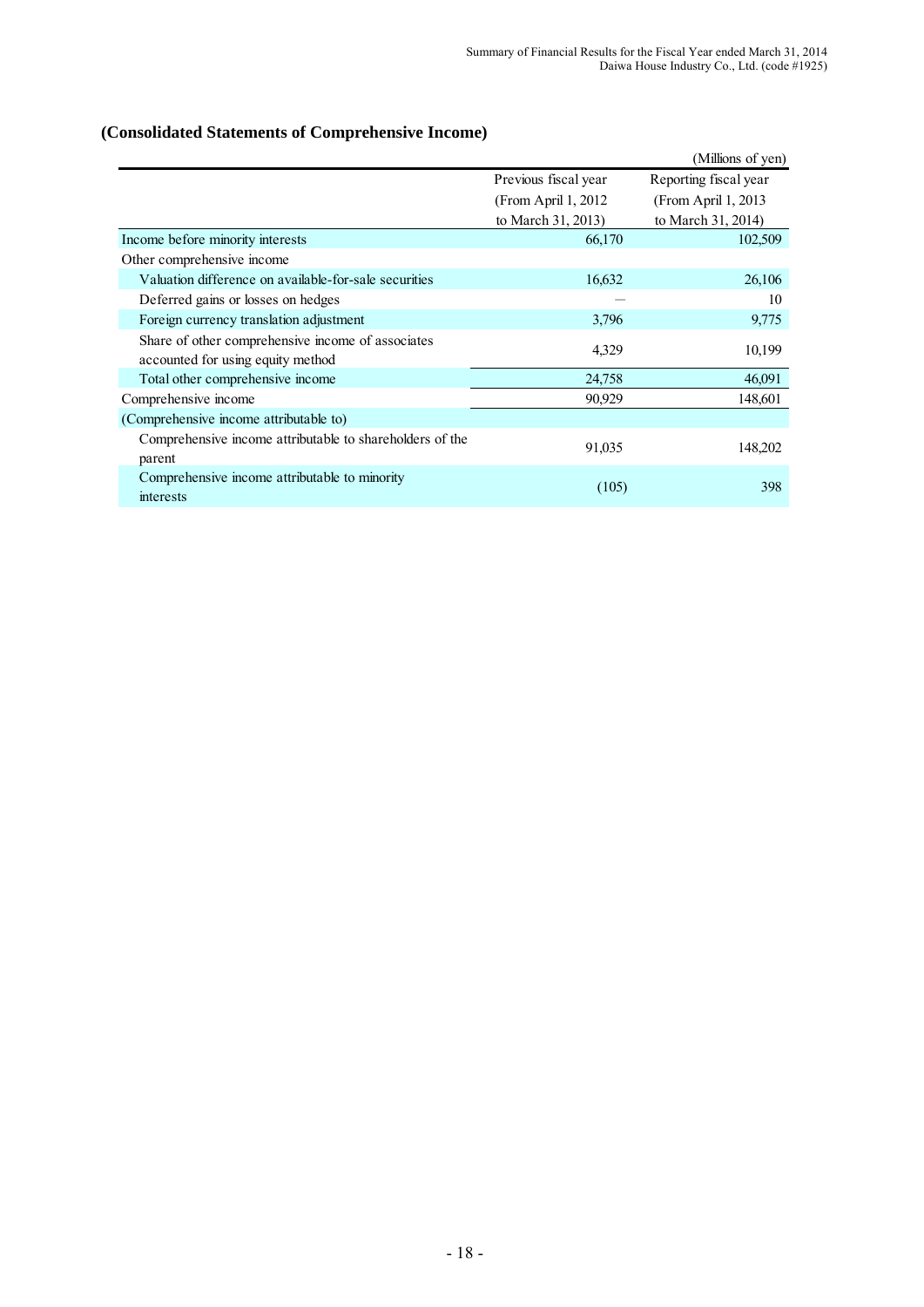# **(3) Consolidated Statements of Changes in Net Assets Previous fiscal year (From April 1, 2012 to March 31, 2013)**

(Millions of yen)

|                                                            |               | Shareholders' equity |                   |                          |                               |  |  |  |
|------------------------------------------------------------|---------------|----------------------|-------------------|--------------------------|-------------------------------|--|--|--|
|                                                            | Capital stock | Capital surplus      | Retained earnings | Treasury stock           | Total shareholders'<br>equity |  |  |  |
| Balance at beginning of<br>the period                      | 110,120       | 226,824              | 380,751           | (19, 944)                | 697,751                       |  |  |  |
| Changes of items during<br>the period                      |               |                      |                   |                          |                               |  |  |  |
| Issuance of new shares                                     | —             | —                    |                   | $\overline{\phantom{0}}$ |                               |  |  |  |
| Dividends from surplus                                     | —             |                      | (14, 467)         |                          | (14, 467)                     |  |  |  |
| Net income                                                 | —             |                      | 66,274            | -                        | 66,274                        |  |  |  |
| Reversal of revaluation<br>reserve for land                |               |                      | (27, 577)         |                          | (27, 577)                     |  |  |  |
| Purchase of treasury<br>stock                              |               | -                    |                   | (55)                     | (55)                          |  |  |  |
| Disposal of treasury<br>stock                              |               |                      | (0)               |                          |                               |  |  |  |
| Net changes of items<br>other than shareholders'<br>equity |               |                      |                   |                          |                               |  |  |  |
| Total changes of items<br>during the period                |               |                      | 24,228            | (53)                     | 24,174                        |  |  |  |
| Balance at end of the<br>period                            | 110,120       | 226,824              | 404,979           | (19,998)                 | 721,926                       |  |  |  |

|                                                            |                                                                    | Accumulated other comprehensive income      |                                 |                                                  |                                                          |                                     |                          |                     |
|------------------------------------------------------------|--------------------------------------------------------------------|---------------------------------------------|---------------------------------|--------------------------------------------------|----------------------------------------------------------|-------------------------------------|--------------------------|---------------------|
|                                                            | Valuation<br>difference on<br>available-<br>for-sale<br>securities | Deferred<br>gains or<br>losses on<br>hedges | Revaluation<br>reserve for land | Foreign<br>currency<br>translation<br>adjustment | Total<br>accumulated<br>other<br>comprehensive<br>income | Subscription<br>rights to<br>shares | Minority<br>interests    | Total net<br>assets |
| Balance at beginning of<br>the period                      | 7,566                                                              |                                             | (40, 738)                       | (7, 469)                                         | (40, 640)                                                |                                     | 779                      | 657,891             |
| Changes of items during<br>the period                      |                                                                    |                                             |                                 |                                                  |                                                          |                                     |                          |                     |
| <b>Issuance of new shares</b>                              | $\equiv$                                                           | $\overline{\phantom{0}}$                    | $\overline{\phantom{0}}$        | $\overline{\phantom{0}}$                         | $\equiv$                                                 | $\overline{\phantom{0}}$            | $\equiv$                 |                     |
| Dividends from surplus                                     | —                                                                  | —                                           | $\overline{\phantom{0}}$        | —                                                | $\qquad \qquad$                                          | —                                   |                          | (14, 467)           |
| Net income                                                 | $\overline{\phantom{0}}$                                           | $\overline{\phantom{0}}$                    | $\overline{\phantom{0}}$        | $\overline{\phantom{0}}$                         | $\overline{\phantom{0}}$                                 | $\overline{\phantom{0}}$            | $\overline{\phantom{0}}$ | 66,274              |
| Reversal of revaluation<br>reserve for land                |                                                                    |                                             |                                 |                                                  |                                                          |                                     | $\overline{\phantom{0}}$ | (27, 577)           |
| Purchase of treasury<br>stock                              |                                                                    | —                                           | $\overline{\phantom{0}}$        |                                                  |                                                          |                                     | —                        | (55)                |
| Disposal of treasury<br>stock                              |                                                                    | —                                           | —                               |                                                  | $\qquad \qquad$                                          | —                                   | —                        |                     |
| Net changes of items<br>other than shareholders'<br>equity | 16,759                                                             | $\overline{\phantom{0}}$                    | 27,577                          | 8,001                                            | 52,338                                                   |                                     | 479                      | 52,818              |
| Total changes of items<br>during the period                | 16,759                                                             |                                             | 27,577                          | 8,001                                            | 52,338                                                   |                                     | 479                      | 76,992              |
| Balance at end of the<br>period                            | 24,326                                                             | -                                           | (13,160)                        | 531                                              | 11,697                                                   |                                     | 1,259                    | 734,883             |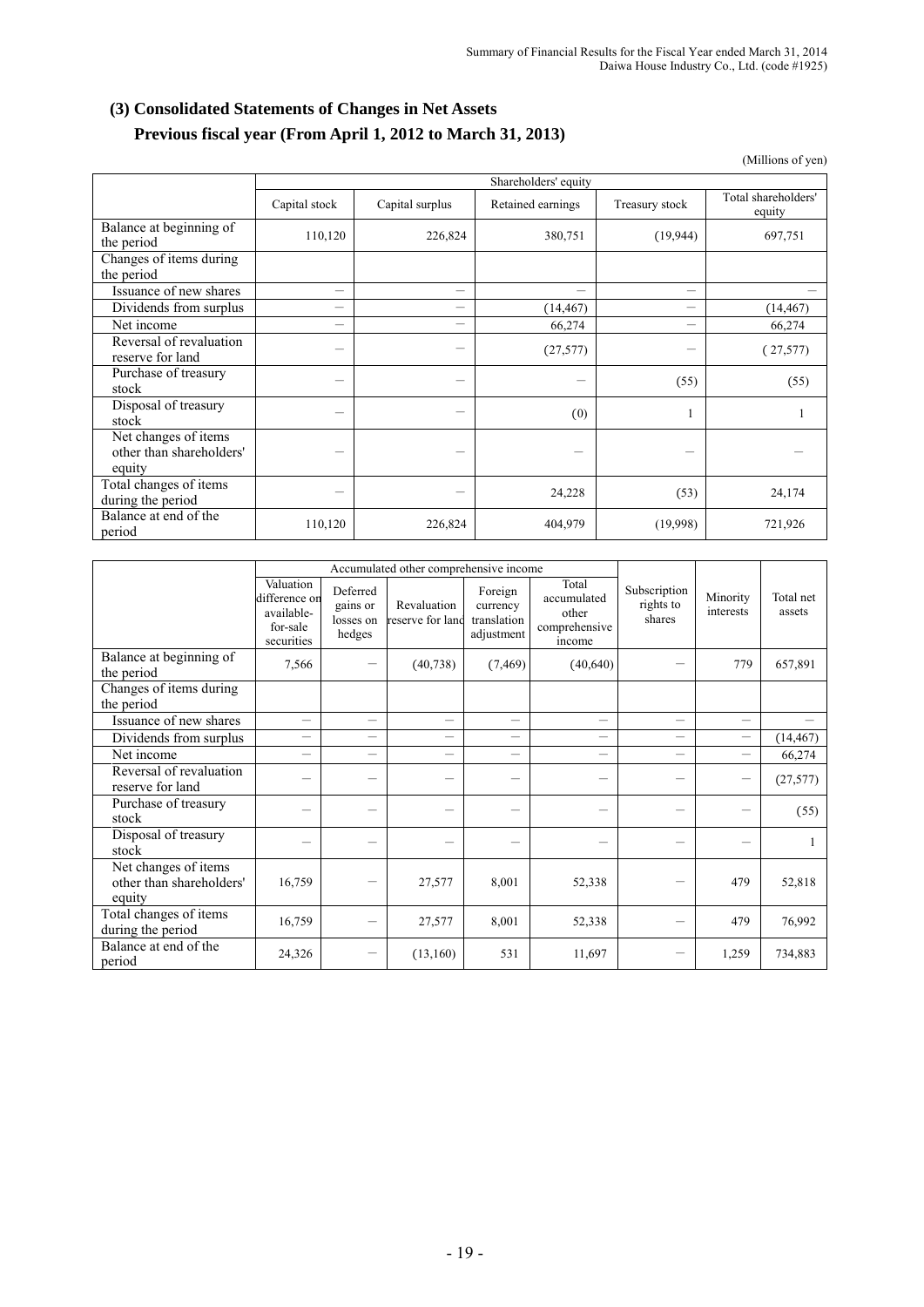# **Reporting fiscal year (From April 1, 2013 to March 31, 2014)**

(Millions of yen)

|                                                            |                          | Shareholders' equity |                   |                |                               |  |  |  |  |
|------------------------------------------------------------|--------------------------|----------------------|-------------------|----------------|-------------------------------|--|--|--|--|
|                                                            | Capital stock            | Capital surplus      | Retained earnings | Treasury stock | Total shareholders'<br>equity |  |  |  |  |
| Balance at beginning of<br>the period                      | 110,120                  | 226,824              | 404,979           | (19,998)       | 721,926                       |  |  |  |  |
| Changes of items during<br>the period                      |                          |                      |                   |                |                               |  |  |  |  |
| Issuance of new shares                                     | 51,578                   | 51,578               | —                 | —              | 103,157                       |  |  |  |  |
| Dividends from surplus                                     |                          |                      | (33, 436)         |                | (33, 436)                     |  |  |  |  |
| Net income                                                 | $\overline{\phantom{0}}$ | —                    | 102,095           |                | 102,095                       |  |  |  |  |
| Reversal of revaluation<br>reserve for land                | -                        |                      | (7,919)           |                | (7,919)                       |  |  |  |  |
| Purchase of treasury<br>stock                              |                          |                      |                   | (104)          | (104)                         |  |  |  |  |
| of<br>Disposal<br>treasury<br>stock                        |                          | 16,228               |                   | 18,846         | 35,075                        |  |  |  |  |
| Net changes of items<br>other than shareholders'<br>equity |                          |                      |                   |                |                               |  |  |  |  |
| Total changes of items<br>during the period                | 51,578                   | 67,807               | 60,739            | 18,742         | 198,868                       |  |  |  |  |
| Balance at end of the<br>period                            | 161,699                  | 294,632              | 465,719           | (1,256)        | 920,794                       |  |  |  |  |

|                                                            |                                                                       | Accumulated other comprehensive income   |                                    |                                                  |                                                          |                                     |                          |                     |
|------------------------------------------------------------|-----------------------------------------------------------------------|------------------------------------------|------------------------------------|--------------------------------------------------|----------------------------------------------------------|-------------------------------------|--------------------------|---------------------|
|                                                            | Valuation<br>difference<br>on<br>available-<br>for-sale<br>securities | Deferred gains<br>or losses on<br>hedges | Revaluation<br>reserve for<br>land | Foreign<br>currency<br>translation<br>adjustment | Total<br>accumulated<br>other<br>comprehensive<br>income | Subscription<br>rights to<br>shares | Minority<br>interests    | Total net<br>assets |
| Balance at beginning of<br>the period                      | 24,326                                                                |                                          | (13,160)                           | 531                                              | 11,697                                                   |                                     | 1,259                    | 734,883             |
| Changes of items during<br>the period                      |                                                                       |                                          |                                    |                                                  |                                                          |                                     |                          |                     |
| Issuance of new shares                                     |                                                                       | $\overline{\phantom{0}}$                 | $\overline{\phantom{0}}$           | $\equiv$                                         | $\equiv$                                                 | $\sim$                              | $\equiv$                 | 103,157             |
| Dividends from surplus                                     |                                                                       |                                          |                                    |                                                  |                                                          |                                     | $\overline{\phantom{0}}$ | (33, 436)           |
| Net income                                                 |                                                                       | $\overline{\phantom{0}}$                 | $\overline{\phantom{0}}$           |                                                  |                                                          |                                     | $\overline{\phantom{0}}$ | 102,095             |
| Reversal of revaluation<br>reserve for land                |                                                                       | -                                        | -                                  |                                                  |                                                          |                                     | —                        | (7,919)             |
| Purchase of treasury<br>stock                              |                                                                       | —                                        |                                    |                                                  |                                                          |                                     | —                        | (104)               |
| Disposal of treasury<br>stock                              |                                                                       |                                          |                                    |                                                  |                                                          |                                     | —                        | 35,075              |
| Net changes of items<br>other than shareholders'<br>equity | 26,171                                                                | 10                                       | 7,919                              | 19,924                                           | 54,025                                                   | 38                                  | 4,869                    | 58,934              |
| Total changes of items<br>during the period                | 26,171                                                                | 10                                       | 7,919                              | 19,924                                           | 54,025                                                   | 38                                  | 4,869                    | 257,802             |
| Balance at end of the<br>period                            | 50,498                                                                | 10                                       | (5,241)                            | 20,456                                           | 65,723                                                   | 38                                  | 6,129                    | 992,686             |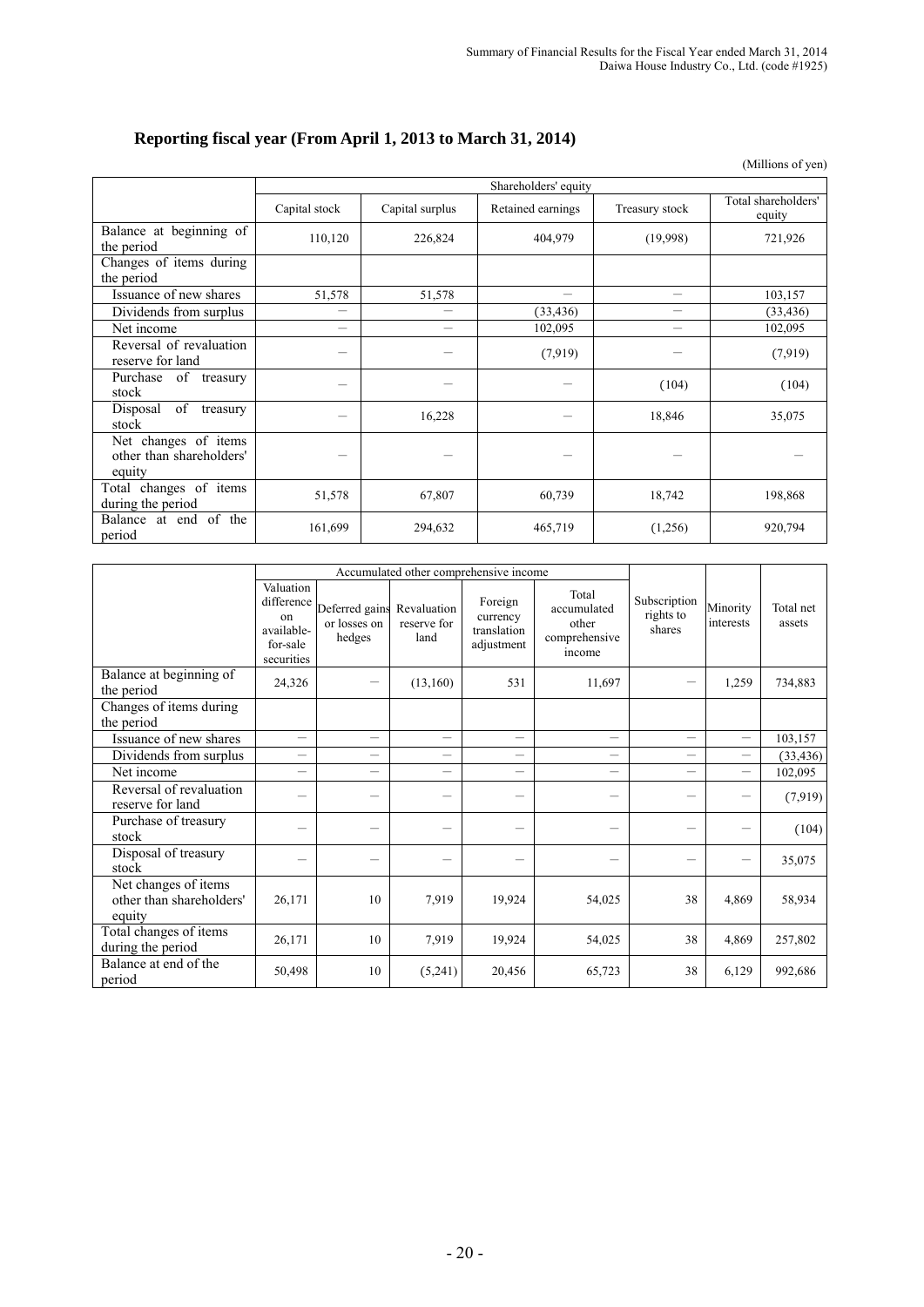# **(4) Consolidated Statements of Cash Flows**

|                                                                    |                      | (Millions of yen)     |
|--------------------------------------------------------------------|----------------------|-----------------------|
|                                                                    | Previous fiscal year | Reporting fiscal year |
|                                                                    | (From April 1, 2012  | (From April 1, 2013   |
|                                                                    | to March 31, 2013)   | to March 31, 2014)    |
| Net cash provided by (used in) operating activities                |                      |                       |
| Income before income taxes and minority interests                  | 113,262              | 168,509               |
| Depreciation and amortization                                      | 45,836               | 48,533                |
| Increase (decrease) in provision for retirement benefits           | 3,854                | (210,341)             |
| Increase (decrease) in net defined benefit liability               |                      | 204,801               |
| Interest and dividends income                                      | (5,041)              | (6,357)               |
| Interest expenses                                                  | 5,278                | 4,620                 |
| Equity in (earnings) losses of affiliates                          | (500)                | (1, 453)              |
| Loss (gain) on sales and retirement of noncurrent                  |                      |                       |
| assets                                                             | 1,376                | 615                   |
| Impairment loss                                                    | 10,727               | 5,610                 |
| Loss (gain) on valuation of investment securities                  | 7,112                | 1,800                 |
| Decrease (increase) in notes and accounts<br>receivable-trade      | (21,232)             | (36, 674)             |
| Decrease (increase) in inventories                                 | (17, 734)            | (36, 435)             |
| Increase (decrease) in advances received                           | 7,064                | (699)                 |
| Increase (decrease) in advances received on                        |                      |                       |
| uncompleted construction contracts                                 | 7,394                | 9,470                 |
| Increase (decrease) in notes and accounts                          |                      |                       |
| payable-trade                                                      | 43,086               | (50, 944)             |
| Other, net                                                         | 5,573                | 31,626                |
| Subtotal                                                           | 206,058              | 132,681               |
| Interest and dividends income received                             | 2,592                | 3,756                 |
| Interest expenses paid                                             | (3,556)              | (2,809)               |
| Income taxes paid                                                  | (40, 847)            | (55,177)              |
| Net cash provided by (used in) operating activities                | 164,247              | 78,451                |
| Net cash provided by (used in) investing activities                |                      |                       |
| Purchase of property, plant and equipment and intangible<br>assets | (109, 156)           | (217,295)             |
| Proceeds from sales of property, plant and equipment               | 520                  | 4,202                 |
| Purchase of investment securities                                  | (22,514)             | (10, 413)             |
| Proceeds from sales and redemption of investment                   |                      |                       |
| securities                                                         | 11,582               | 3,241                 |
| Purchase of investments in subsidiaries                            | (547)                | (170)                 |
| Purchase of investments in subsidiaries resulting in               |                      |                       |
| change in scope of consolidation                                   | (10, 101)            | (7,119)               |
| Payments for acquisition of business                               | (1,096)              |                       |
| Proceeds from collection of lease and guarantee                    |                      |                       |
| deposits                                                           | (484)                | (4,513)               |
| Other, net                                                         | (8,939)              | (8,371)               |
| Net cash provided by (used in) investing activities                | (140, 736)           | (240, 439)            |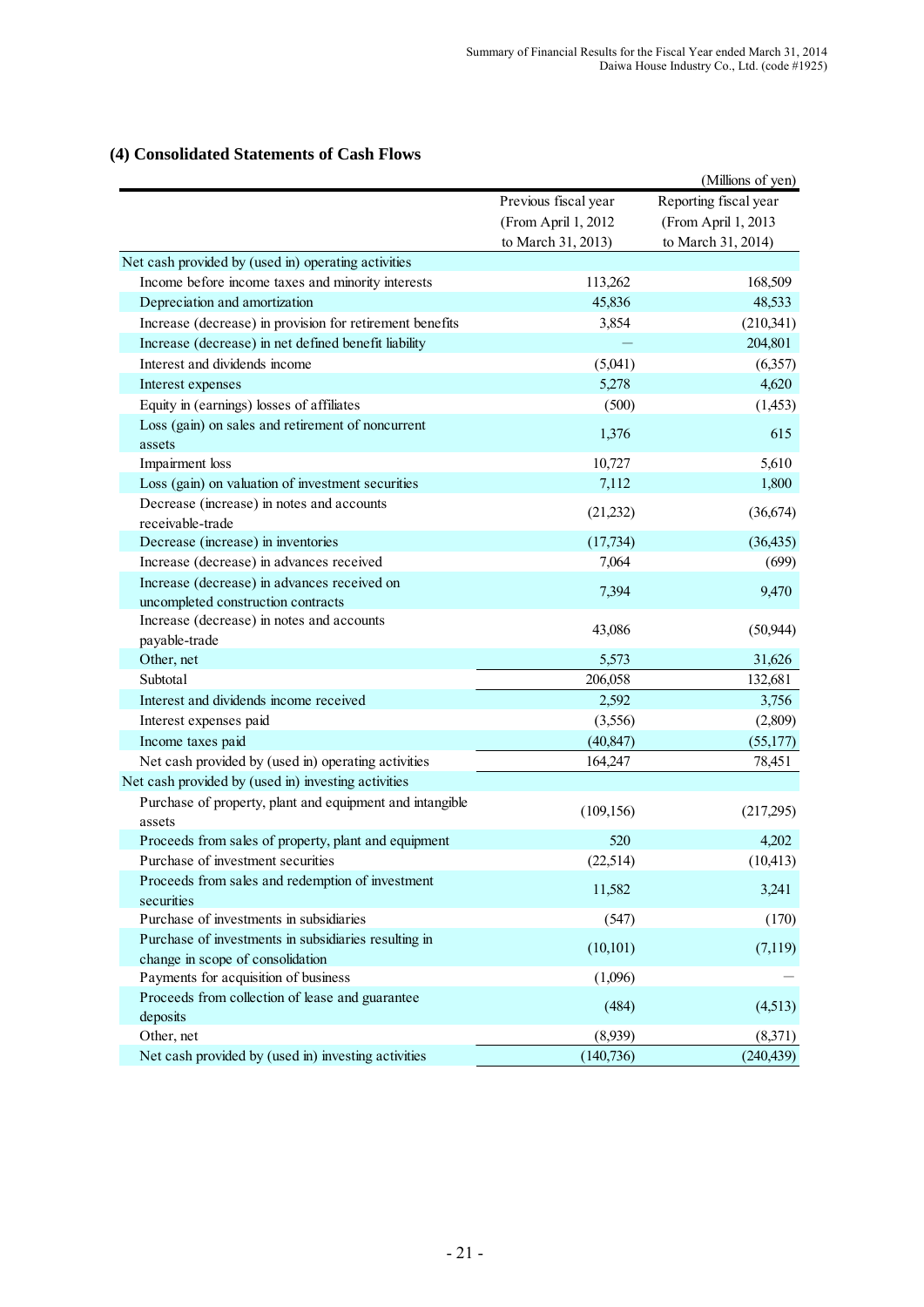|                                                                |                      | (Millions of yen)     |
|----------------------------------------------------------------|----------------------|-----------------------|
|                                                                | Previous fiscal year | Reporting fiscal year |
|                                                                | (From April 1, 2012) | (From April 1, 2013)  |
|                                                                | to March 31, 2013)   | to March 31, 2014)    |
| Net cash provided by (used in) financing activities            |                      |                       |
| Net increase (decrease) in short-term loans payable            | 4,809                | 13,540                |
| Proceeds from long-term loans payable                          | 105,465              | 40,568                |
| Repayment of long-term loans payable                           | (150,041)            | (45, 443)             |
| Proceeds from issuance of bonds                                | 30,000               |                       |
| Redemption of bonds                                            | (1,353)              | (363)                 |
| Repayments of finance lease obligations                        | (2,441)              | (2,841)               |
| Proceeds from issuance of common shares                        |                      | 103,885               |
| Proceeds from stock issuance to minority shareholders          | 403                  | 35                    |
| Purchase of treasury stock                                     | (55)                 | (104)                 |
| Proceeds from sales of treasury stock                          | 1                    | 34,347                |
| Proceeds from issuance of subscription rights to shares        |                      | 38                    |
| Cash dividends paid                                            | (14, 467)            | (33, 436)             |
| Repayments of payables under fluidity lease<br>receivables     | (952)                | (95)                  |
| Net cash provided by (used in) financing activities            | (28, 633)            | 110,131               |
| Effect of exchange rate change on cash and<br>cash equivalents | 1,448                | 5,551                 |
| Net increase (decrease) in cash and cash equivalents           | (3,674)              | (46,304)              |
| Cash and cash equivalents at the beginning of the period       | 248,712              | 245,037               |
| Cash and cash equivalents at the end of the period             | 245,037              | 198,733               |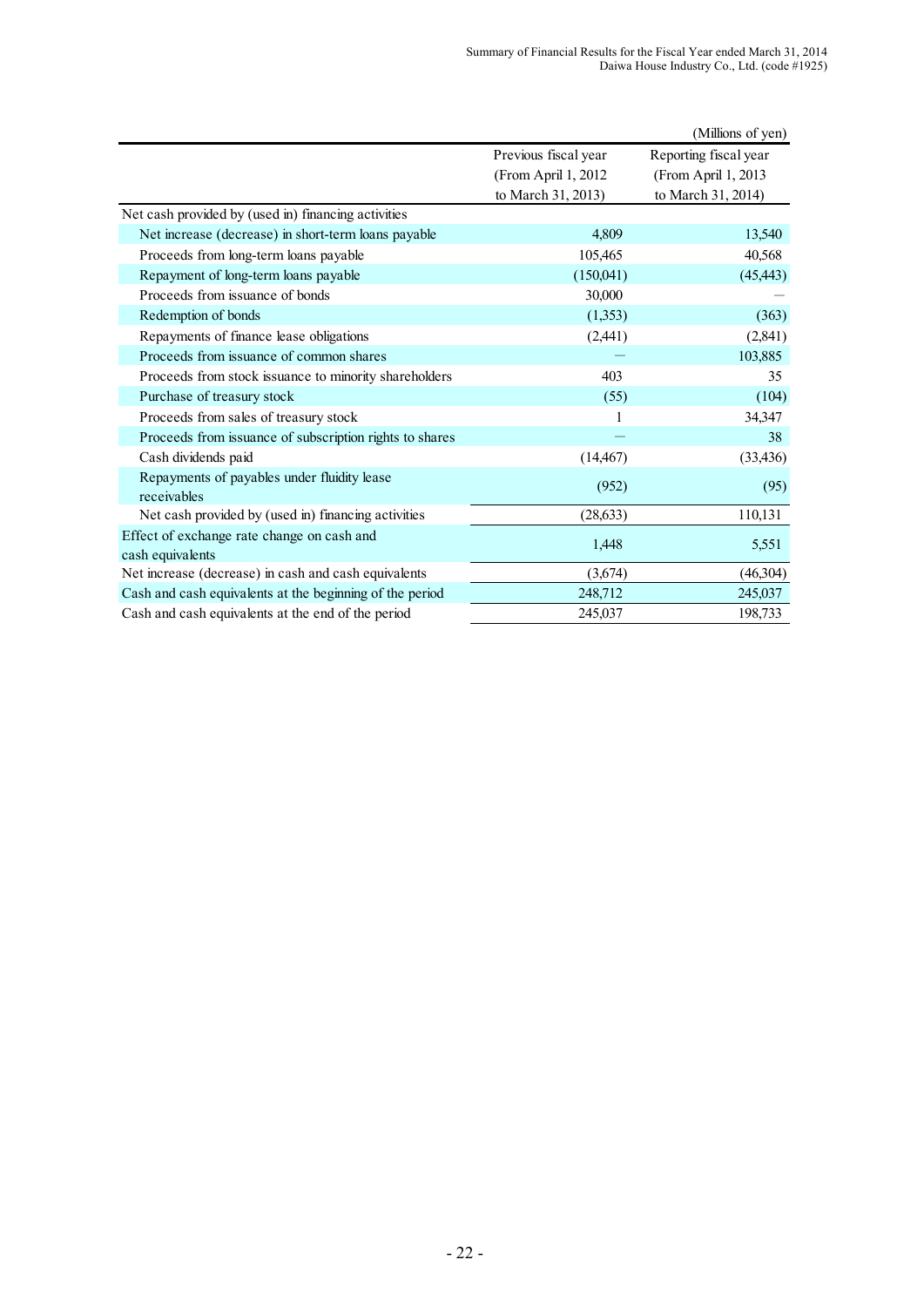### **(5) Notes to Consolidated Financial Statements**

#### **(Notes on premise of going concern)**

Not applicable.

#### **(Change of Accounting Policies)**

#### **(Application of Accounting Standard for Retirement Benefits)**

From the fiscal year under review, the Company began applying (however, this excludes the provisions contained in the text of paragraph 35 of Accounting Standard for Retirement Benefits and the text of paragraph 67 of Application Guidelines for Retirement Benefits) "Accounting Standard for Retirement Benefits" (Accounting Standards Board of Japan (ASBJ) Statement No. 26, May 17, 2012) and "Application Guidelines of Accounting Standard for Retirement Benefits" (ASBJ Guidance No. 25, May 17, 2012) and has changed to a method of recording the amount obtained after deducting the amount of pension assets from the retirement benefit obligations as net defined benefit liabilities.

This change has no impact on accumulated other comprehensive income at the end of the consolidated fiscal year under review.

#### **(New Accounting Standards Not Yet Adopted)**

**1. Accounting Standard for Retirement Benefits (ASBJ Statement No. 26, May 17, 2012) and Application Guidelines of Accounting Standard for Retirement Benefits (ASBJ Guidance No. 25, May 17, 2012)** 

(1) Overview

The accounting method for unrecognized actuarial gains and losses and unrecognized prior service costs as well as the calculation method for retirement benefit obligations and service costs and the enhancement of disclosure have been revised.

(2) Application date

The revision of the calculation method for retirement benefit obligations and service costs is scheduled to be applied from the beginning of the consolidated fiscal year on or after April 1, 2014.

Since transitional handling has been specified in said accounting standard, the standard will not be applied retroactively to the consolidated financial statements of prior periods.

(3) Effect of Applying Said Accounting Standard

The effect on the consolidated financial statements was being reviewed at the time of the preparation of those statements.

## **2. Accounting Standard for Business Combination (ASBJ Statement No. 21, September 13, 2013) and Other Relevant Revised Accounting Standards**

(1) Overview

As a result of repeated deliberation on issues brought up primarily at the joint project (Phase 2) on business combination of the International Accounting Standards Board (IASB) and the Financial Accounting Standards Board (FASB) of the U.S., the primary revisions made to this accounting standard were the handling of non-controlling interests (minority interests) (presentation of changes of parent company's equity and net income in subsidiary when control is ongoing), the handling of acquisition-related costs, and the handling of the establishment of interim accounting procedures.

#### (2) Application date

The standard is scheduled to be applied from the beginning of the consolidated fiscal year on or after April 1, 2015.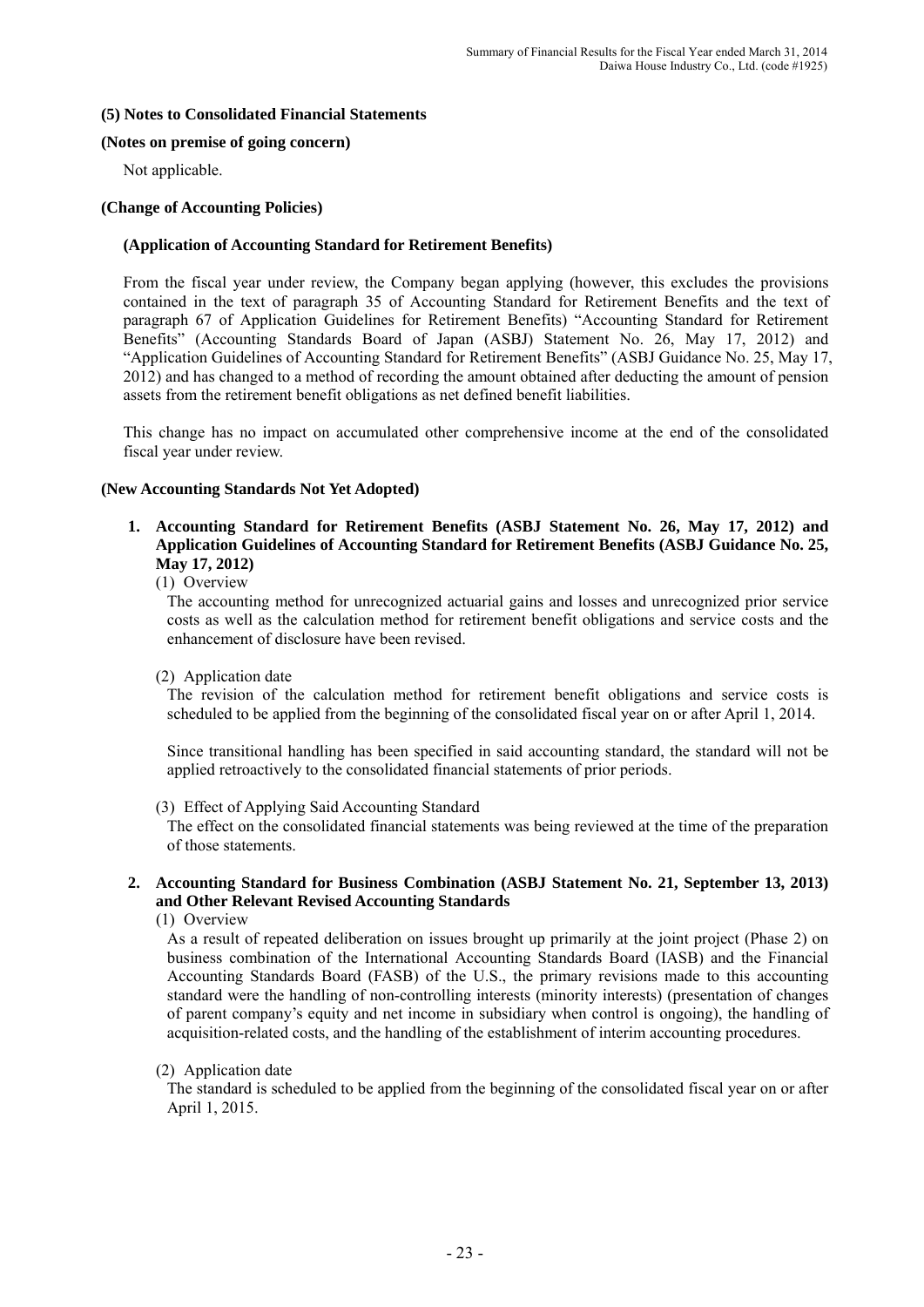(3) Effect of Applying Said Accounting Standard

The effect on the consolidated financial statements was being reviewed at the time of the preparation of those statements.

#### **(Change of Presentation Method)**

#### (Consolidated balance sheets)

In the previous fiscal year, "Advances received" related with mainly real estate business had been contained in "Advances received on uncompleted construction contracts" and "Other" under "Current liabilities," but is presented separately beginning from this fiscal due to its increased importance of the real estate business since Cosmos Initia was converted into a consolidated subsidiary. To reflect this change in presentation method, the consolidated balance sheets of the previous fiscal year have been reclassified.

As a result, in the consolidated balance sheets of the previous fiscal year, 76,072 million yen that had been presented as "Advances received on uncompleted construction contracts" and 93,087 million yen that had been presented as "Other" under "Current liabilities" have been reclassified as "Advances received" 37,581 million yen, "Advances received on uncompleted construction contracts" 60,166 million yen, and "Other" 71,411 million yen.

#### (Consolidated Statements of Cash Flows)

In the previous fiscal year, "Increase (decrease) in advances received" had been contained in "Increase (decrease) in advances received on uncompleted construction contracts" and "Other" under "Net cash provided by (used in) operating activities," but is presented separately beginning from this fiscal due to the change of presentation method in the balance sheets.

As a result, in the consolidated statements of cash flows of the previous fiscal year, 12,988 million yen that had been presented as "Increase (decrease) in advances received on uncompleted construction contracts" and 7,043 million yen that had been presented as "Other" under "net cash provided by (used in) operating activities" have been reclassified as "Increase (decrease) in advances received" 7,064 million yen, "Increase (decrease) in advances received on uncompleted construction contracts" 7,394 million yen, and "Other" 5,573 million yen.

#### **(Segment Information)**

#### **a. Segment Information**

## **1. Outline of reportable business segments**

The reportable business segments of the Group consist of those for which separate financial information is available within the Group's structural units. Segments are also subject to regular reviews as the management determines the allocation of management resources and assesses the business performance.

 The Daiwa House Group engages in a comprehensive business across a broad range of fields, including the construction of residential housing and commercial buildings. The Group established seven business segments, set up a comprehensive strategy for each business segment and operates to enhance competitiveness with prompt decision-making and sophisticated expertise, integrating its value chain and sharing its customer base.

 Accordingly, our business segments consist of different products and services, based on their business domains. Excluding the Other Businesses segment, there are six reportable business segments as core business domains: Single-Family Houses Business, Rental Housing Business, Condominiums Business, Existing Home Business, Commercial Facilities Business, and Logistics, Business and Corporate Facilities Business.

 In the Single-Family Houses Business segment, we engage in construction by order of single-family houses and the sale of a package of new house and land. In the Rental Housing Business segment, the Group conducts rental housing development, construction, management, operation, and real estate agency services. In the Condominium Business segment, we develop, sell, and manage condominiums. In the Existing Home Business segment, the Group engages in renovation and real estate agency services. The Commercial Facilities Business segment develops, builds, manages, and operates commercial facilities. The Logistics, Business and Corporate Facilities Business segment develops and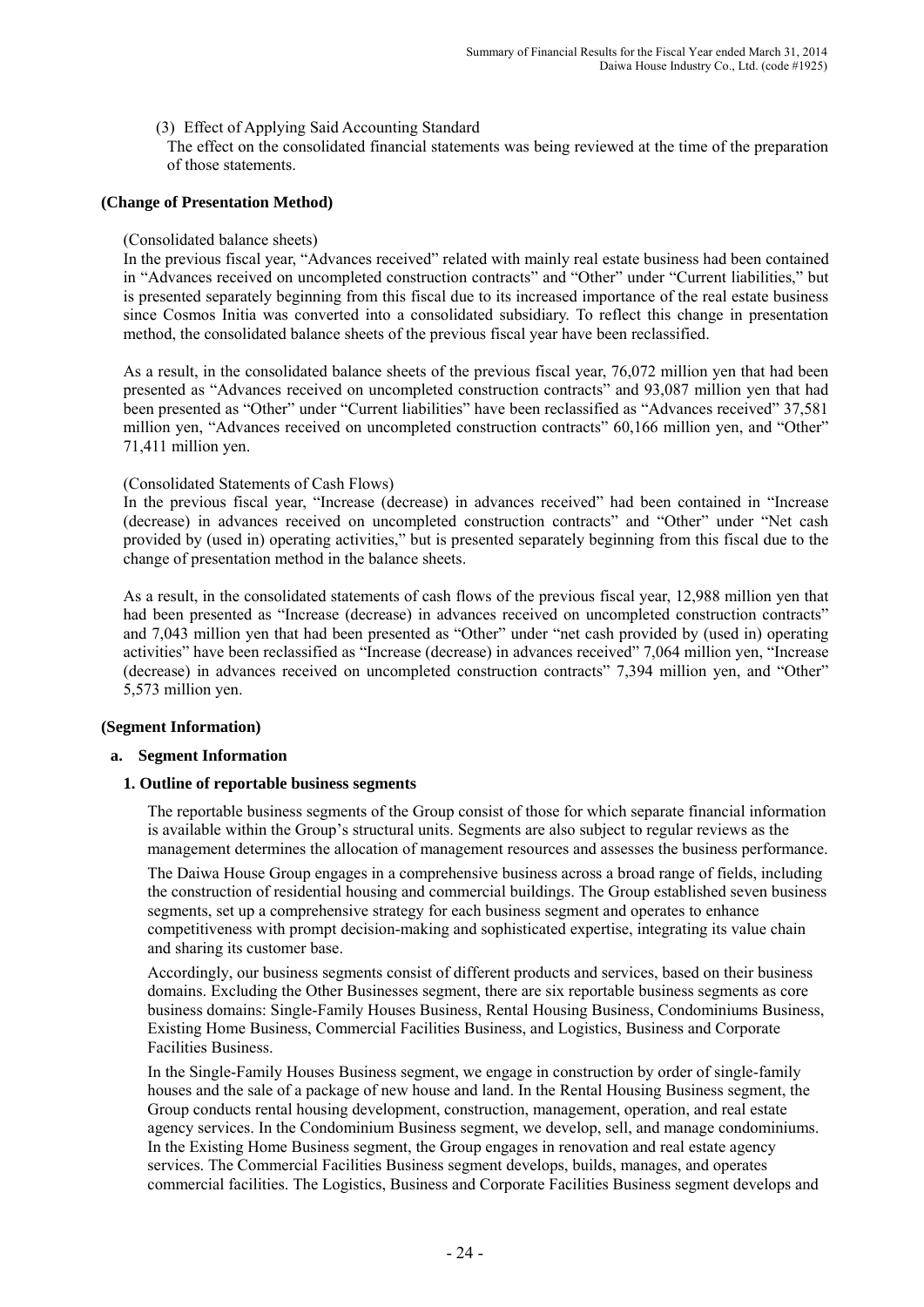builds logistics and manufacturing facilities, and medical and nursing-care facilities, and builds, manages, and operates temporary facilities.

The Health & Leisure Business, which was a reportable business segment in the previous fiscal year, is included in the Other Businesses segment beginning from the reporting fiscal year, as a result of the revision according to the 4th Medium-Term Management Plan "3G&3S for the Next Step" released in November 8, 2013. The segment information for the prior year is represented in accordance with the changed reportable segmentations.

## **2. Method of calculating sales and operating income (losses), assets and others by reportable business segment**

The method of accounting by reportable business segment has been to state the amount based on the accounting standard used for the presentation of consolidated financial statements. Reportable segment income is a figure that is based on operating income. Inter-segment income and transfers are based on the prevailing market price.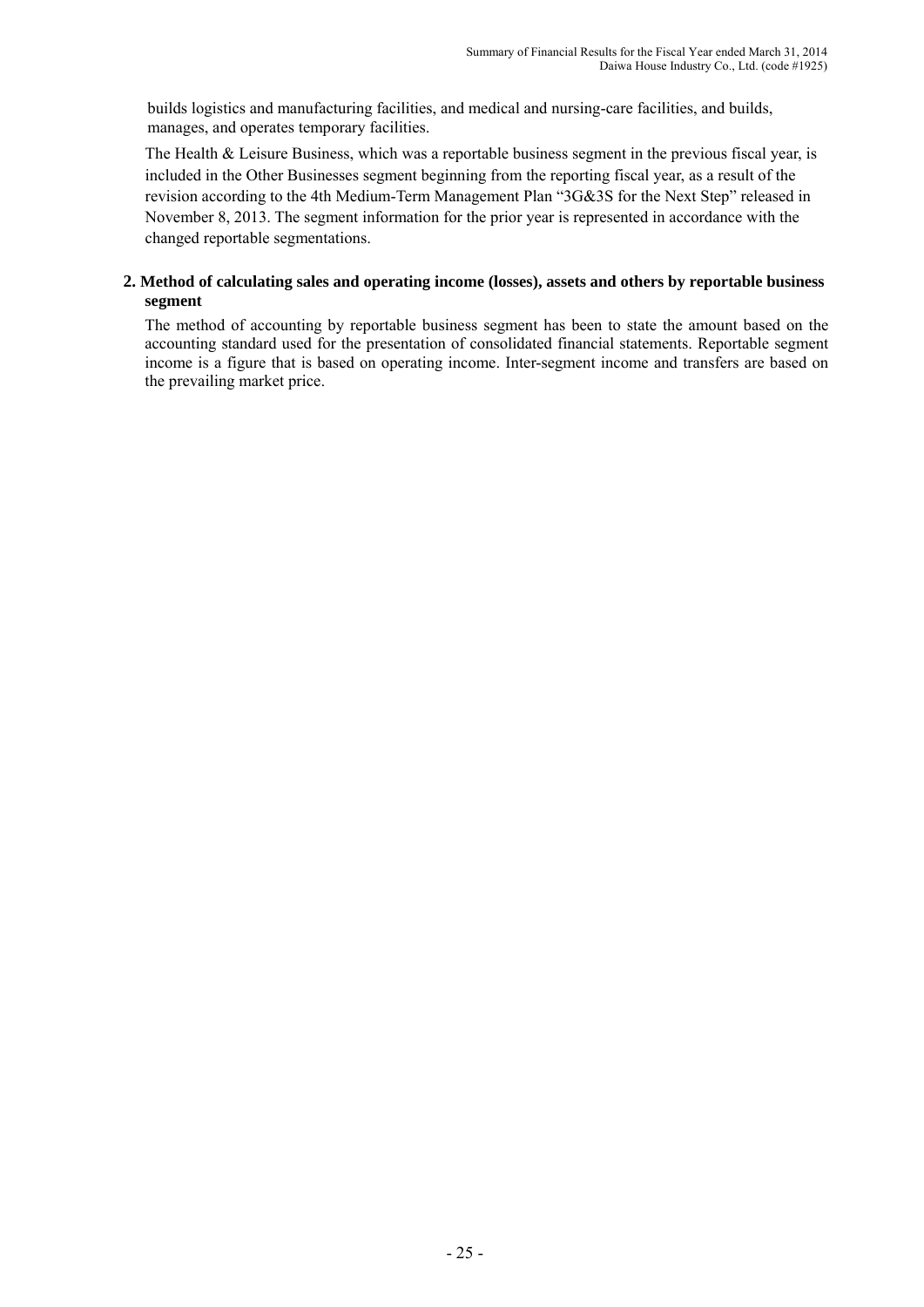| 3. Sales and operating income, assets and others by reportable business segment |
|---------------------------------------------------------------------------------|
| Previous fiscal year (From April 1, 2012 to March 31, 2013)                     |

|                                                                               |                         |                                     |              |                                     |                          |                                                            | (Millions of yen) |  |  |  |  |
|-------------------------------------------------------------------------------|-------------------------|-------------------------------------|--------------|-------------------------------------|--------------------------|------------------------------------------------------------|-------------------|--|--|--|--|
|                                                                               |                         | <b>Reportable Business Segments</b> |              |                                     |                          |                                                            |                   |  |  |  |  |
|                                                                               | Single-Family<br>Houses | Rental<br>Housing                   | Condominiums | Existing<br>Home<br><b>Business</b> | Commercial<br>Facilities | Logistics,<br><b>Business</b><br>& Corporate<br>Facilities | Total             |  |  |  |  |
| <b>Sales</b><br>$(1)$ Sales to<br>customers                                   | 349,932                 | 589,673                             | 156,751      | 75,529                              | 339,605                  | 240,387                                                    | 1,751,879         |  |  |  |  |
| $(2)$ Inter-segment<br>sales or transfers                                     | 1,225                   | 2,894                               | 43           | 943                                 | 7,629                    | 11,076                                                     | 23,812            |  |  |  |  |
| Total                                                                         | 351,157                 | 592,568                             | 156,795      | 76,473                              | 347,234                  | 251,463                                                    | 1,775,692         |  |  |  |  |
| Operating income                                                              | 12,587                  | 52,278                              | 9.968        | 6.134                               | 45,946                   | 20,689                                                     | 147,603           |  |  |  |  |
| Assets                                                                        | 199,556                 | 208,010                             | 206,254      | 20,265                              | 430,050                  | 577,749                                                    | 1,641,886         |  |  |  |  |
| Others<br>Depreciation                                                        | 2,495                   | 6,509                               | 1,331        | 459                                 | 13,263                   | 5,487                                                      | 29,547            |  |  |  |  |
| Net increase in<br>property, plant and<br>equipment, and<br>intangible assets | 4,312                   | 10,479                              | 4,321        | 828                                 | 22,465                   | 45,612                                                     | 88,019            |  |  |  |  |

|                                                                               | Other<br><b>Businesses</b><br>(Note: 1) | Subtotal  | Adjustment<br>(Note: 2) | Amounts<br>on the<br>consolidated<br>financial<br>statements |
|-------------------------------------------------------------------------------|-----------------------------------------|-----------|-------------------------|--------------------------------------------------------------|
| <b>Sales</b>                                                                  |                                         |           |                         |                                                              |
| $(1)$ Sales to<br>customers                                                   | 256,109                                 | 2,007,989 |                         | 2,007,989                                                    |
| (2) Inter-segment<br>sales or transfers                                       | 79,276                                  | 103,089   | (103,089)               |                                                              |
| Total                                                                         | 335,386                                 | 2,111,078 | (103.089)               | 2,007,989                                                    |
| Operating income                                                              | 9,607                                   | 157,211   | (29,187                 | 128,024                                                      |
| Assets                                                                        | 474,866                                 | 2,116,752 | 254,485                 | 2,371,238                                                    |
| Others                                                                        |                                         |           |                         |                                                              |
| Depreciation                                                                  | 15,534                                  | 45,081    | 755                     | 45,836                                                       |
| Net increase in<br>property, plant and<br>equipment, and<br>intangible assets | 33,222                                  | 121,242   | 141                     | 121,383                                                      |

Notes: 1. Other Businesses include construction support, health and leisure business, city hotels, overseas businesses and others.

2. Adjustment:

- (1) 29,187 million yen in adjustments to operating income by business segment includes 1,329 million yen in elimination within business segments, 716 million yen in amortization of goodwill, and 28,574 million yen in corporate expenses not allocated to each business segment. Corporate expenses mainly consist of general and administrative expenses and experiment and research expenses not attributable to reportable business segments.
	- (2) 254,485 million yen in adjustments to assets by business segment includes 140,734 million yen in elimination within business segments, and 395,219 million yen in the Group assets. Group assets mainly consist of the Company's surplus funds (cash and deposits), the Company's long-term investment funds (investment securities), and the assets associated with Administration Headquarters of the Company.
	- (3) 755 million yen in adjustments to depreciation by business segment includes 385 million yen in elimination within business segments, and 1,140 million yen in the depreciation attributable to Group assets.
	- (4) 141 million yen in adjustments to net increase in property, plant and equipment, and intangible assets by business segment includes 868 million yen in elimination within business segments, and 1,009 million yen in Headquarters' capital investment of the Company, such as properties and equipment.
- 3. Operating income by business segment is adjusted to correspond to operating income in the consolidated statements of income.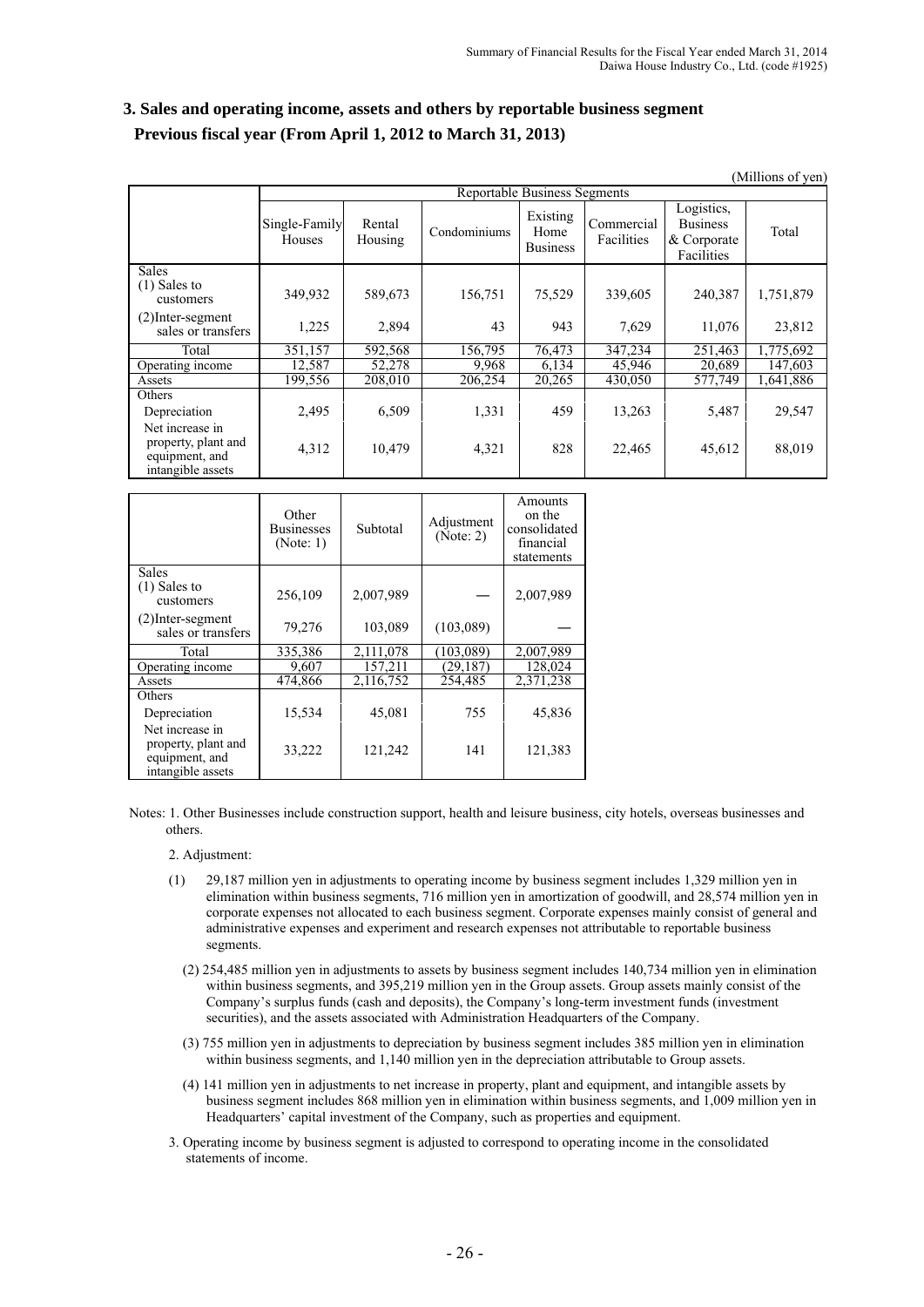|                                                                               |                         |                                     |              |                                     |                          |                                                            | (Millions of yen) |  |  |  |  |
|-------------------------------------------------------------------------------|-------------------------|-------------------------------------|--------------|-------------------------------------|--------------------------|------------------------------------------------------------|-------------------|--|--|--|--|
|                                                                               |                         | <b>Reportable Business Segments</b> |              |                                     |                          |                                                            |                   |  |  |  |  |
|                                                                               | Single-Family<br>Houses | Rental<br>Housing                   | Condominiums | Existing<br>Home<br><b>Business</b> | Commercial<br>Facilities | Logistics,<br><b>Business</b><br>& Corporate<br>Facilities | Total             |  |  |  |  |
| <b>Sales</b><br>$(1)$ Sales to<br>customers                                   | 392,761                 | 686,424                             | 242,309      | 84,666                              | 409,397                  | 585,096                                                    | 2,400,655         |  |  |  |  |
| $(2)$ Inter-segment<br>sales or transfers                                     | 1,720                   | 2,332                               | 483          | 2,035                               | 12,583                   | 7,093                                                      | 26,249            |  |  |  |  |
| Total                                                                         | 394.481                 | 688,756                             | 242.792      | 86,702                              | 421,981                  | 592,190                                                    | 2,426,905         |  |  |  |  |
| Operating income                                                              | 13,389                  | 64,279                              | 10,705       | 9,311                               | 60,764                   | 26,934                                                     | 185,385           |  |  |  |  |
| Assets                                                                        | 220,155                 | 245,015                             | 267,644      | 11,837                              | 450,564                  | 690,342                                                    | 1,885,559         |  |  |  |  |
| Others<br>Depreciation                                                        | 3,026                   | 6,701                               | 1,842        | 149                                 | 14,200                   | 6,357                                                      | 32,278            |  |  |  |  |
| Net increase in<br>property, plant and<br>equipment, and<br>intangible assets | 6,370                   | 13,450                              | 5,365        | 403                                 | 44,043                   | 113,188                                                    | 182,822           |  |  |  |  |

## **Reporting fiscal year (From April 1, 2013 to March 31, 2014)**

|                                                                               | Other<br><b>Businesses</b><br>(Note: 1) | Subtotal  | Adjustment<br>(Note: 2) | Amounts<br>on the<br>consolidated<br>financial<br>statements |
|-------------------------------------------------------------------------------|-----------------------------------------|-----------|-------------------------|--------------------------------------------------------------|
| Sales                                                                         |                                         |           |                         |                                                              |
| $(1)$ Sales to<br>customers                                                   | 299,662                                 | 2,700,318 |                         | 2,700,318                                                    |
| $(2)$ Inter-segment<br>sales or transfers                                     | 94,281                                  | 120,531   | (120.531)               |                                                              |
| Total                                                                         | 393.944                                 | 2,820,849 | (120.531)               | 2,700,318                                                    |
| Operating income                                                              | 14,082                                  | 199,467   | (35, 891)               | 163,576                                                      |
| Assets                                                                        | 562,090                                 | 2,447,649 | 218,296                 | 2,665,946                                                    |
| Others                                                                        |                                         |           |                         |                                                              |
| Depreciation                                                                  | 15,516                                  | 47,794    | 738                     | 48,533                                                       |
| Net increase in<br>property, plant and<br>equipment, and<br>intangible assets | 34,155                                  | 216,977   | 381                     | 217,358                                                      |

Notes: 1. Other Businesses include construction support, health and leisure business, city hotels, overseas businesses and others.

- 2. Adjustment:
	- (1) 35,891 million yen in adjustments to operating income by business segment includes 1,075 million yen in elimination within business segments, 717 million yen in amortization of goodwill, and 35,533 million yen in corporate expenses not allocated to each business segment. Corporate expenses mainly consist of general and administrative expenses and experiment and research expenses not attributable to reportable business segments.
	- (2) 218,296 million yen in adjustments to assets by business segment includes 199,693 million yen in elimination within business segments, and 417,990 million yen in the Group assets. Group assets mainly consist of the Company's surplus funds (cash and deposits), the Company's long-term investment funds (investment securities), and the assets associated with Administration Headquarters of the Company.
	- (3) 738 million yen in adjustments to depreciation by business segment includes 376 million yen in elimination within business segments, and 1,115 million yen in the depreciation attributable to Group assets.
	- (4) 381 million yen in adjustments to net increase in property, plant and equipment, and intangible assets by business segment includes 715 million yen in elimination within business segments, and 1,096 million yen in Headquarters' capital investment of the Company, such as properties and equipment.
- 3. Operating income by business segment is adjusted to correspond to operating income in the consolidated statements of income.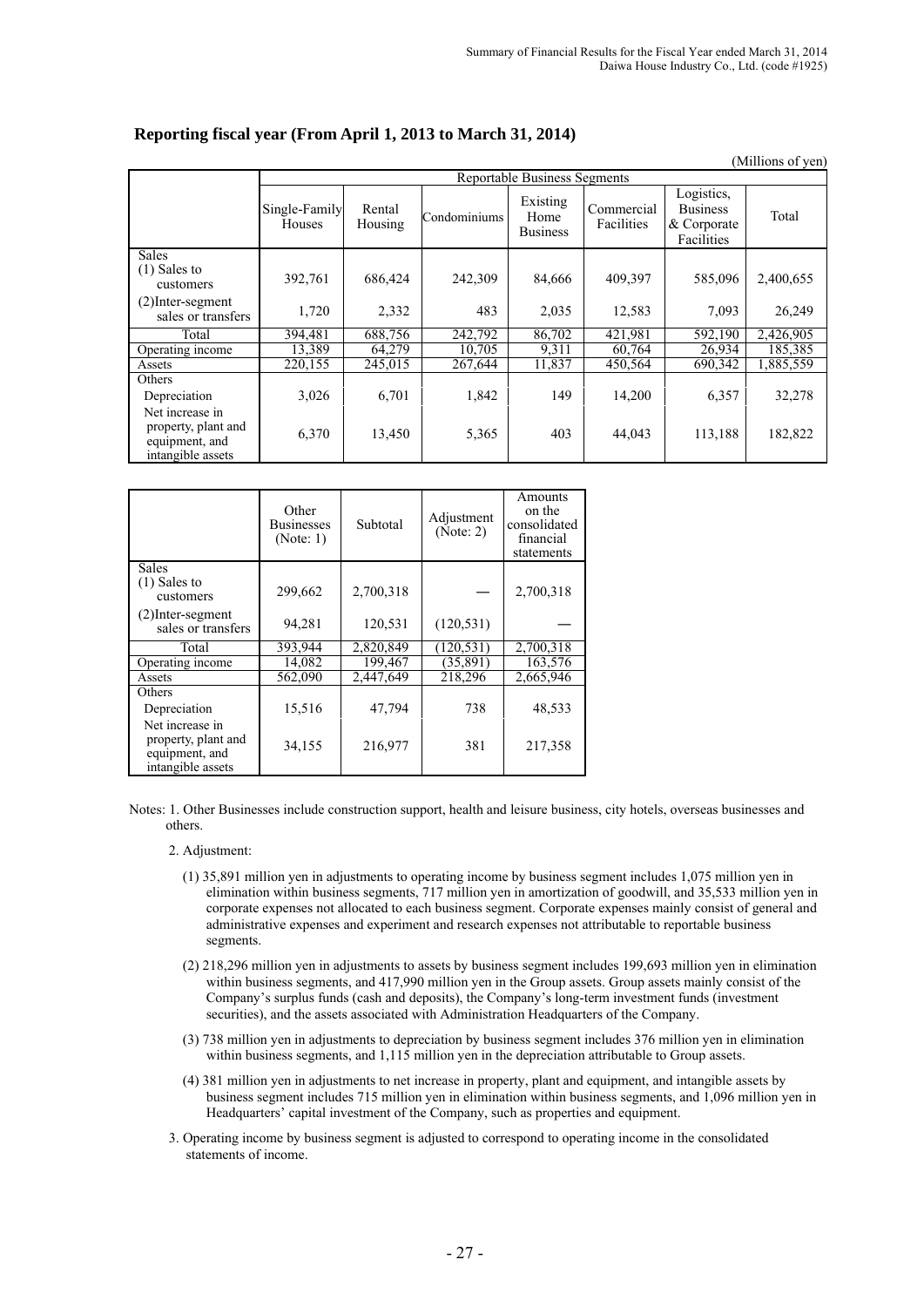# **b. Information regarding impairment loss on noncurrent assets, by reportable business segment Previous fiscal year (from April 1, 2012 to March 31, 2013)**

|                    |                             |                   |                   |                                     |                          |                                                        |                                   |                            | пишнону от лент |
|--------------------|-----------------------------|-------------------|-------------------|-------------------------------------|--------------------------|--------------------------------------------------------|-----------------------------------|----------------------------|-----------------|
|                    | Single-<br>Family<br>Houses | Rental<br>Housing | -Condo<br>miniums | Existing<br>Home<br><b>Business</b> | Commercial<br>Facilities | Logistics.<br>Business $\&$<br>Corporate<br>Facilities | Other<br><b>Businesses</b><br>(*) | Eliminations/<br>Corporate | Total           |
| Impairment<br>loss | 74                          | 419               | 12                |                                     | .432                     | 21                                                     | 8,758                             |                            | 10,727          |

(\*) Amounts are construction-support related.

# **Reporting fiscal year (from April 1, 2013 to March 31, 2014)**

(Millions of yen)

 $\alpha$  curve of  $\alpha$ 

|                    | Single-<br>Family<br>Houses | Rental<br>Housing | Condo-<br>$\cdot$ $\cdot$<br>miniums | Existing<br>Home<br><b>Business</b> | Commercial<br>Facilities | Logistics.<br>Business $\&$<br>Corporate<br>Facilities | Other<br><b>Businesses</b><br>(*) | Eliminations/<br>Corporate | Total |
|--------------------|-----------------------------|-------------------|--------------------------------------|-------------------------------------|--------------------------|--------------------------------------------------------|-----------------------------------|----------------------------|-------|
| Impairment<br>loss | 137                         | 601               | 517                                  |                                     | 742                      | 997                                                    | 2,607                             |                            | 5,610 |

(\*) Amounts are construction-support related.

# **c. Information regarding amortization of goodwill, and unamortized balances of goodwill, by reportable business segment**

# **Previous fiscal year (from April 1, 2012 to March 31, 2013)**

|                                                             |                             |                   |                          |                                     |                          |                                                        |                                     |                            | (Millions of yen) |
|-------------------------------------------------------------|-----------------------------|-------------------|--------------------------|-------------------------------------|--------------------------|--------------------------------------------------------|-------------------------------------|----------------------------|-------------------|
|                                                             | Single-<br>Family<br>Houses | Rental<br>Housing | Condo-<br>. .<br>miniums | Existing<br>Home<br><b>Business</b> | Commercial<br>Facilities | Logistics,<br>Business $\&$<br>Corporate<br>Facilities | Other<br><b>Businesses</b><br>$(*)$ | Eliminations/<br>Corporate | Total             |
| Amortization<br>of goodwill                                 |                             | (8)               | .002                     |                                     | 450                      | (0)                                                    | (169)                               |                            | 1,274             |
| Fiscal<br>year-end<br>unamortized<br>balance of<br>goodwill |                             | (120)             | 16,246                   |                                     | 5,847                    | 32,939                                                 | (5,260)                             |                            | 49,652            |

(\*) Amounts are construction-support related.

# **Reporting fiscal year (from April 1, 2013 to March 31, 2014)**

|                                                                          |                             |                   |                   |                                     |                          |                                                     |                                     |                            | (Millions of yen) |
|--------------------------------------------------------------------------|-----------------------------|-------------------|-------------------|-------------------------------------|--------------------------|-----------------------------------------------------|-------------------------------------|----------------------------|-------------------|
|                                                                          | Single-<br>Family<br>Houses | Rental<br>Housing | Condo-<br>miniums | Existing<br>Home<br><b>Business</b> | Commercial<br>Facilities | Logistics,<br>Business &<br>Corporate<br>Facilities | Other<br><b>Businesses</b><br>$(*)$ | Eliminations/<br>Corporate | Total             |
| Amortization<br>of goodwill                                              |                             | (8)               | 1,036             |                                     | 525                      | 1,646                                               | (245)                               |                            | 2,955             |
| Fiscal<br>year-end<br>unamortized<br>balance of<br>goodwill<br>$-1$ $-1$ |                             | (111)             | 17,975            |                                     | 5,465                    | 31,292                                              | (4,710)                             |                            | 49,910            |

(\*) Amounts are construction-support related.

# **d. Information regarding gain on negative goodwill, by reportable business segment**

## **Previous fiscal year (from April 1, 2012 to March 31, 2013)**

Not applicable.

## **Reporting fiscal year (from April 1, 2013 to March 31, 2014)**

Not applicable.